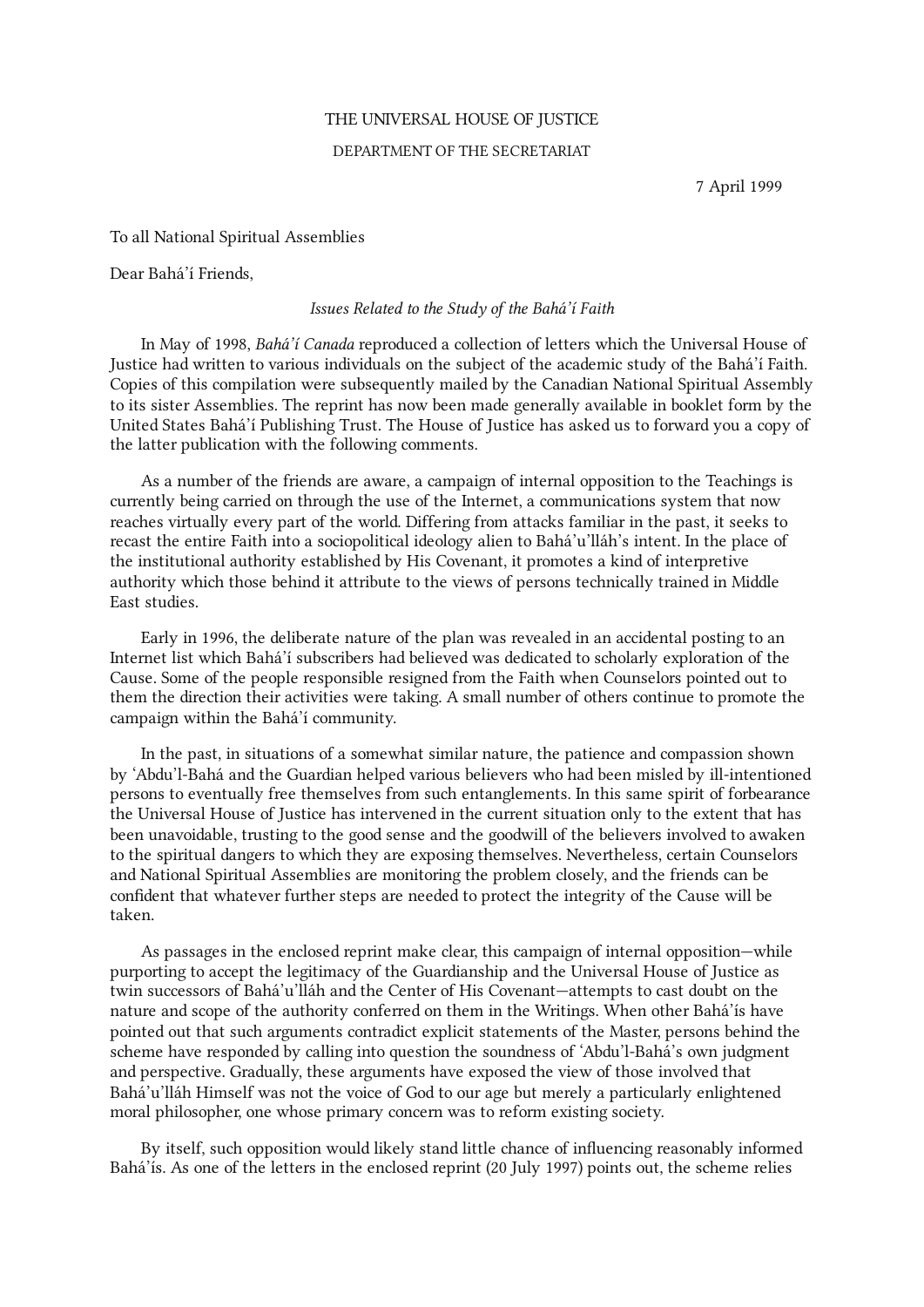for effect, therefore, on exploiting the confusion created in modern thought by the reigning doctrines of materialism. Although the reality of God's continuous relationship with His creation and His intervention in human life and history are the very essence of the teachings of the Founders of the revealed religions, dogmatic materialism today insists that even the nature of religion itself can be adequately understood only through the use of an academic methodology designed to ignore the truths that make religion what it is.

In general, the strategy being pursued has been to avoid direct attacks on the Faith's Central Figures. The effort, rather, has been to sow the seeds of doubt among believers about the Faith's teachings and institutions by appealing to unexamined prejudices that Bahá'ís may have unconsciously absorbed from non-Bahá'í society. In defiance of the clear interpretation of 'Abdu'l-Bahá and the Guardian, for example, Bahá'u'lláh's limiting of membership on the Universal House of Justice to men is misrepresented as merely a "temporary measure" subject to eventual revision if sufficient pressure is brought to bear. Similarly, Shoghi Effendi's explanation of Bahá'u'lláh's vision of the future Bahá'í World Commonwealth that will unite spiritual and civil authority is dismissed in favor of the assertion that the modern political concept of "separation of church and state" is somehow one that Bahá'u'lláh intended as a basic principle of the World Order He has founded. Particularly subtle is an attempt to suggest that the Mashriqu'l-Adhkár should evolve into a seat of quasi-doctrinal authority, parallel to and essentially independent of the Local House of Justice, which would permit various interests to insinuate themselves into the direction of the life processes of the Cause.

Typically, when misrepresentations of the kind described are challenged, the reaction of those behind the campaign has been to claim that their civil rights are being threatened, an assertion that is of course meaningless in the light of the purely voluntary nature of Bahá'í membership. Much emphasis is placed by them also on academic freedom, their view of which proves, on examination, to be merely freedom on their part to pervert scholarly discourse to the promotion of their own ideological agenda, while seeking to exclude from discussion features of the Bahá'í Faith that are central to the Writings of its Founders.

The effect of continued exposure to such insincerity about matters vital to humanity's wellbeing is spiritually corrosive. When we encounter minds that are closed and hearts that are darkened by evident malice, Bahá'u'lláh urges that we leave such persons to God and turn our attention to the opportunities which multiply daily for the promotion of the truths which He teaches. In words written at the direction of the Guardian, regarding a situation similar to, though much less serious than, the present one, "... the friends should be advised to just leave these people alone, for their influence can be nothing but negative and destructive.…"

The enclosed material is being sent to your Assembly less out of concern over the immediate situation, which is being systematically addressed, than because of longer-term considerations to which it lends perspective. What we are currently seeing, in a relatively primitive form, is the emergence of a new kind of internal opposition to Bahá'u'lláh's Mission. While it will no doubt assume other features as time passes, it is a kind of opposition that takes aim directly at Bahá'u'lláh's assertion of the spiritual nature of reality and of humanity's dependence on the interventions of Divine Revelation.

Developments of the kind described will come as no surprise to friends who are familiar with the Guardian's description of the successive waves of "crisis" and "victory" that have marked the history of the Faith ever since its inception. It is precisely this cyclical process, Shoghi Effendi says, that has propelled the steady unfoldment of Bahá'u'lláh's intent, testing our commitment to His Teachings, purifying His community, and releasing a greater measure of the capacities latent in His Revelation. That resistance to Bahá'u'lláh should now be emerging in yet a new guise is itself a tribute to the gathering strength of the Cause, offering the friends everywhere new opportunities for the deepening of their faith and the energizing of their work.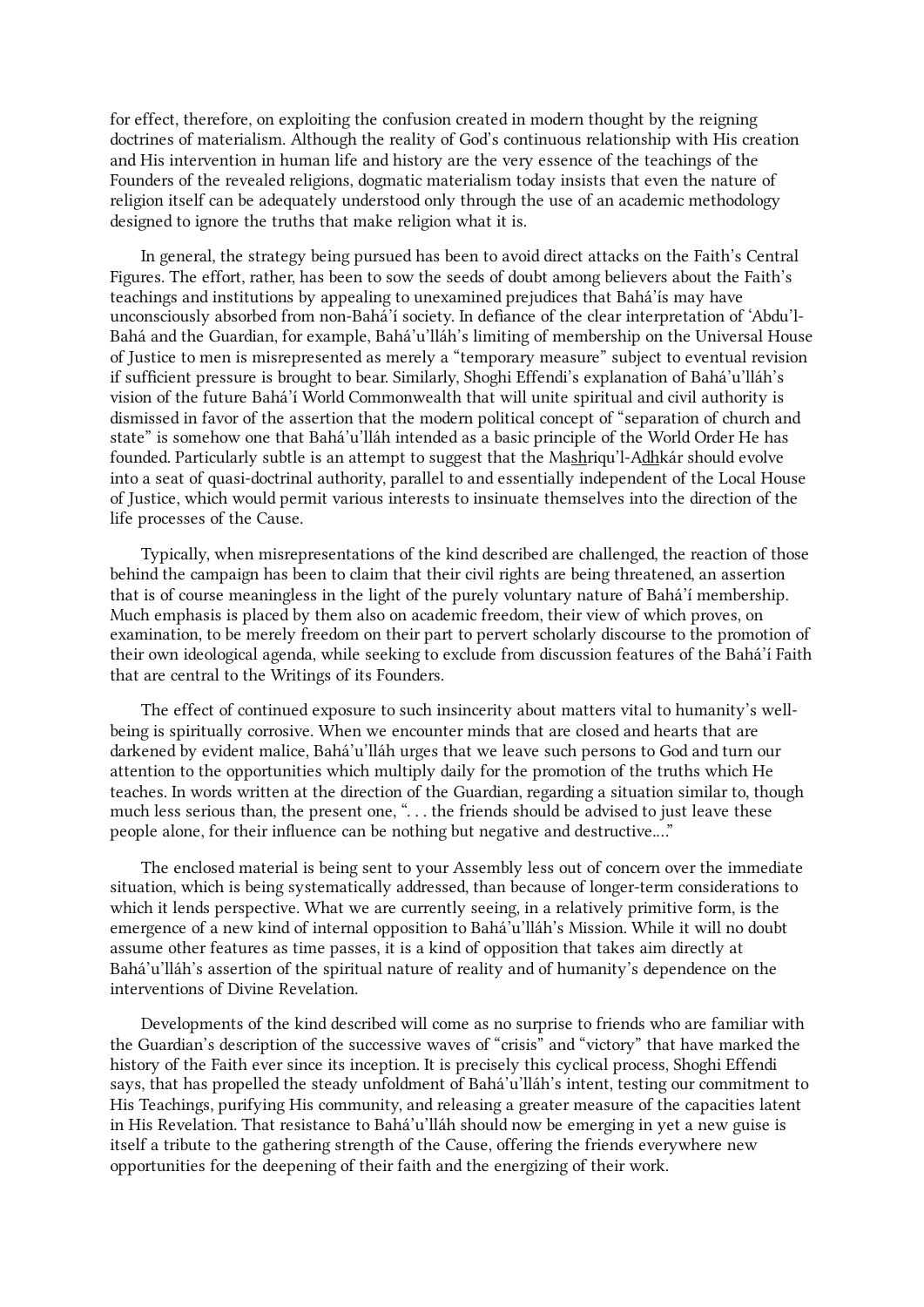With loving Bahá'í greetings, Department of the Secretariat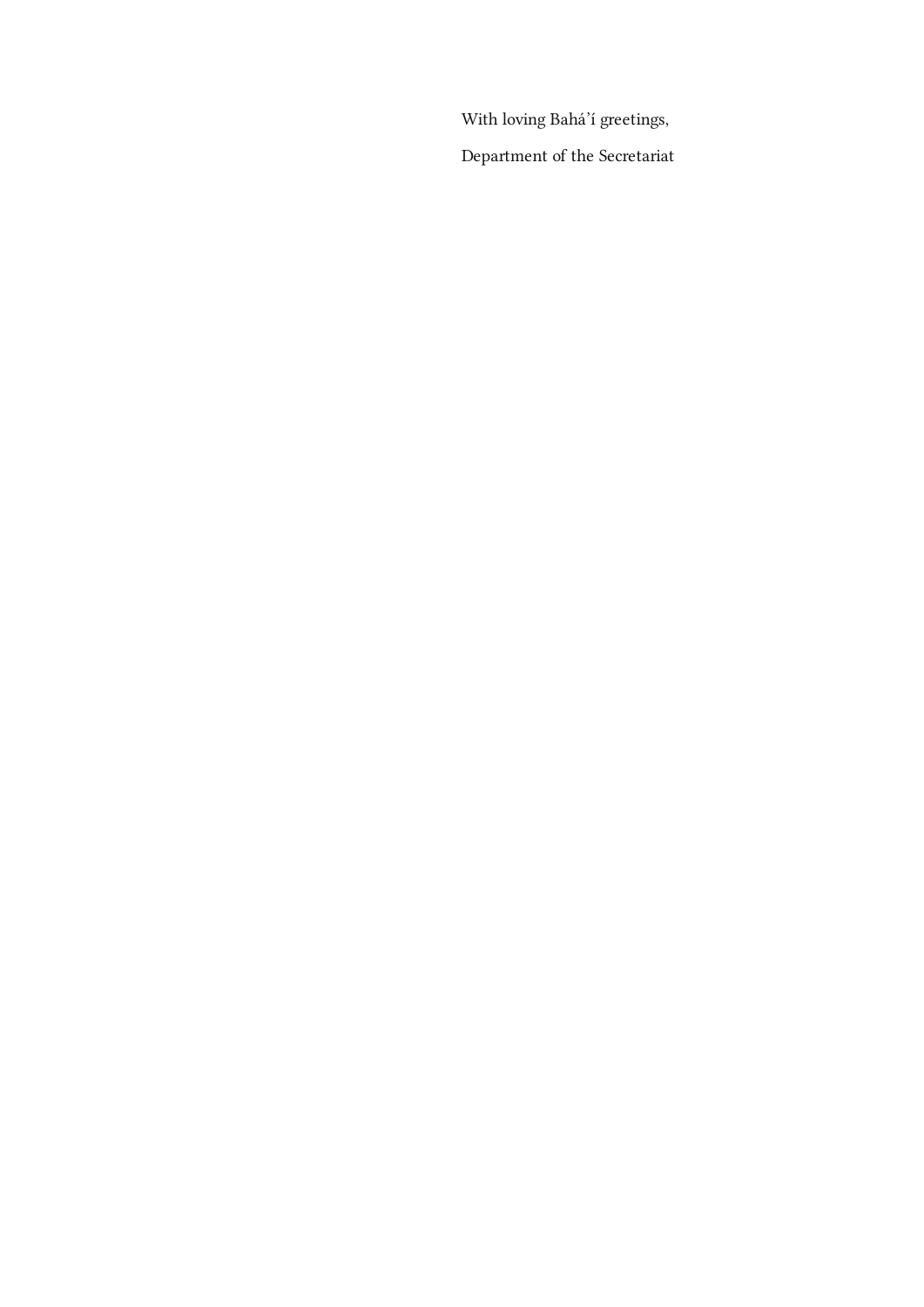\* \* \*

#### Issues Related to the Study of the Bahá'í Faith

# Extracts from letters written on behalf of the Universal House of Justice

A compilation prepared by the National Spiritual Assembly of Canada and published by the National Spiritual Assembly of the United States, 1999

# **INTRODUCTION**

The letters in this booklet were written on behalf of the Universal House of Justice over the past few years to believers who, conscious of the high importance Bahá'u'lláh attaches to the pursuit of knowledge and the use of reason, had raised various questions regarding the scholarly study of the Faith. Most of the inquirers whose letters elicited the responses published here were academics, concerned to understand more deeply the relationship between the truths of Revelation and the demands of science for rigorous and detached examination of documentary and other evidence.

Among the several subjects discussed is the need for a scholarly paradigm and methodologies capable of coming to grips with spiritual, moral, and cultural phenomena whose influences on the historical process are becoming increasingly appreciated in scientific discourse. Attention is also given to the implications for Bahá'í studies of the development and spread of the new information technologies anticipated by Shoghi Effendi more than sixty years ago. Particularly instructive are passages in one of the letters that discuss the formation of personal conscience and the moral responsibility of a scholar to serve the cause of truth.

Bahá'í scholars are reminded, too, of the need to be conscious of the culturally determined basis of certain features of the present-day academic milieu, and are urged to avoid entangling scholarship with unacknowledged ideological agendas that undermine its credibility. In the absence of such restraints, it is pointed out, students of Bahá'u'lláh's Teachings may be tempted to approach His Writings in isolation from the System which He designed for their implementation and which He made integral to His Message.

1

#### 10 December 1992

The House of Justice understands that there are certain Bahá'í scholars, such as yourself, who experience difficulties with the policy of review, but it finds the cause of the difficulties to lie in areas that are different from those you identify. It would point to the following as being the principal roots of the problem:

1. Too narrow and limited understanding of the Faith and its Teachings on the part of certain Bahá'í scholars. There has been a tendency to specialize in certain narrow areas and neglect the wider understanding of the Teachings which would not only enrich their souls but illuminate their perception of the specific areas of their study.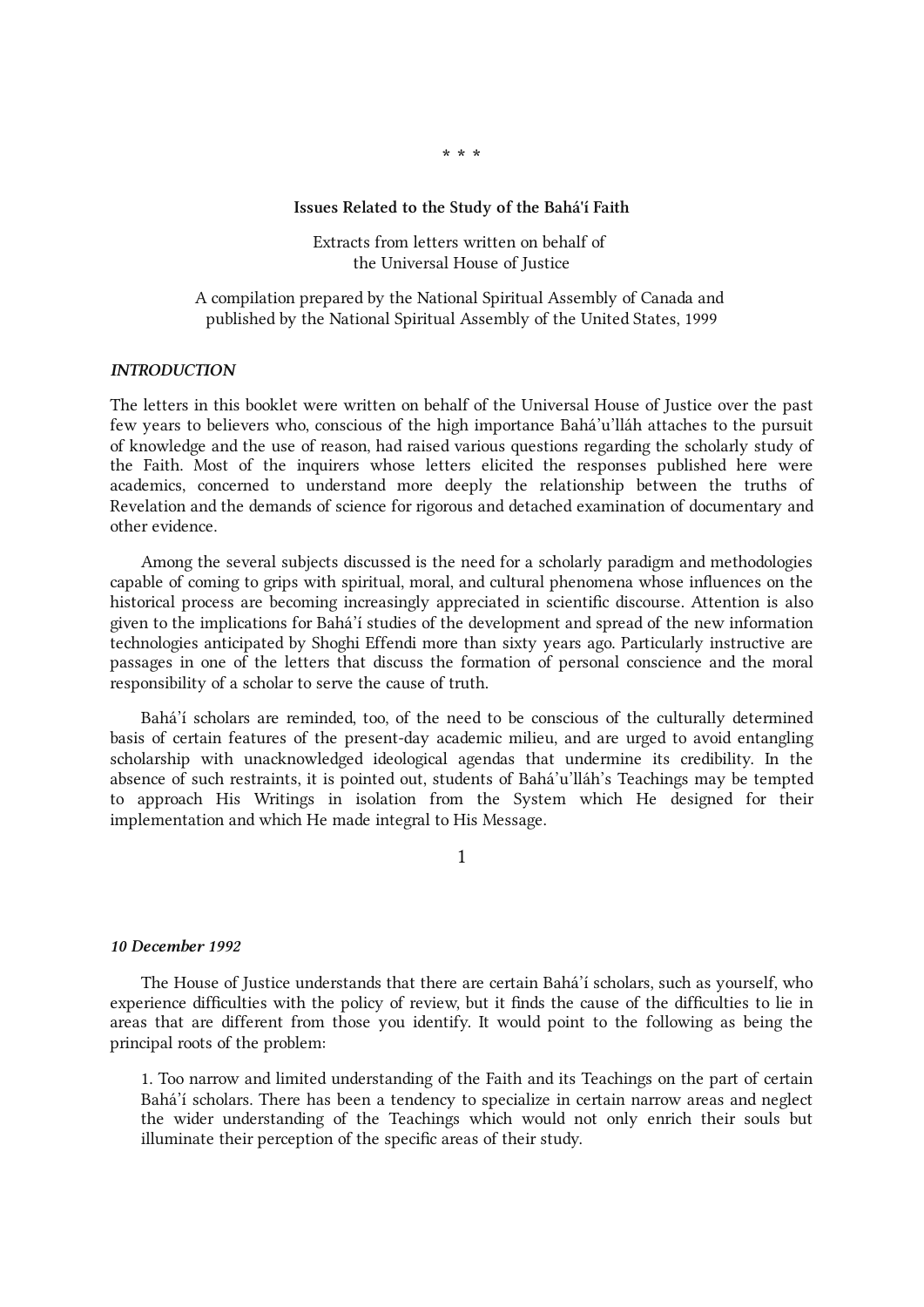2. An attitude to the Faith and the Administrative Order which is strongly coloured by an assumption that the Cause of Bahá'u'lláh is similar to other religions and organizations, is afflicted by the attitudes which have too often characterized them, and is motivated by unethical considerations. The institutions of the Cause are regarded with the same suspicion as the traditional "establishment". This produces a failure to understand, let alone accept, the points which the Universal House of Justice itself is striving to convey.

3. An assumption that only a person equipped with conventional academic training is capable of an unbiased attitude and of truly understanding the points at issue, leading to disdain of questions raised by "unqualified" individuals.

4. Failure to use the appeal processes of the Cause by scholars who are faced with what they regard as improper and unjustified questioning of their writings by Bahá'í reviewing committees. It is natural that, in the present stage of the development of the Cause, the members of reviewing committees will, from time to time, err in their views or be unreasonably obtuse. Such errors and attitudes should be overcome through discussion between the author and the members of the committee. If this does not lead to a satisfactory outcome, the author can appeal to the National Spiritual Assembly itself and, if even that does not solve the matter, to the Universal House of Justice.

5. The above attitudes, in turn, lead to an inability on the part of those scholars to describe the review process to their non-Bahá'í colleagues in terms that would not be unacceptable in an academic environment.

Your suggestion that an "imprimatur" system such as used by the Roman Catholic Church would be preferable to the present system of review was considered by the House of Justice, and it has asked us to explain to you the problems that this would present.

First of all, it would convey to the reader the false impression that the attitude of the Faith was similar to that of the Roman Catholic Church, summoning up visions of an "index" of prohibited reading, and all the other associations which you can undoubtedly imagine for yourself.

Secondly, it would give force to the erroneous concept that there are two kinds of Bahá'í literature: books which present the "official" view and those which are the free personal opinions of individual Bahá'ís, thus obscuring the essential Bahá'í differentiation between the Writings of the Báb and Bahá'u'lláh, those of 'Abdu'l-Bahá, the letters of the Guardian and the decisions of the Universal House of Justice, which are authoritative, on the one hand, and all other writings by Bahá'ís on the other, which have no authority at all apart from their own internal reasonableness. That a book has passed review in no way guarantees its correctness; it is merely an assurance by the National Spiritual Assembly concerned that, in its view, the book does not seriously distort the Faith or its Teachings.

Thirdly, it would obscure the important fact that the process of review in the Bahá'í Faith is temporary, being limited to this stage of its development when books published by Bahá'ís could seriously mislead the public if they too gravely distort its message.

Your proposal that a National Spiritual Assembly which detected major inaccuracies in an article published by a Bahá'í in an academic journal could have the Research Department "write a letter to the concerned journal pointing out and listing these inaccuracies, giving the requisite textual evidence in footnotes", that journal editors would be "quite willing to entertain such correspondence" and that it would be found that Bahá'í scholars would be "grateful for chance to discuss such issues freely" introduces a new kind of discrimination and interference. Bahá'í institutions very seldom write to journals to correct their statements about the Faith; not only do they not wish to promote public disputes with those who write about the Cause, but the correction of such errors is seldom worth the time and effort necessary. In the coming years there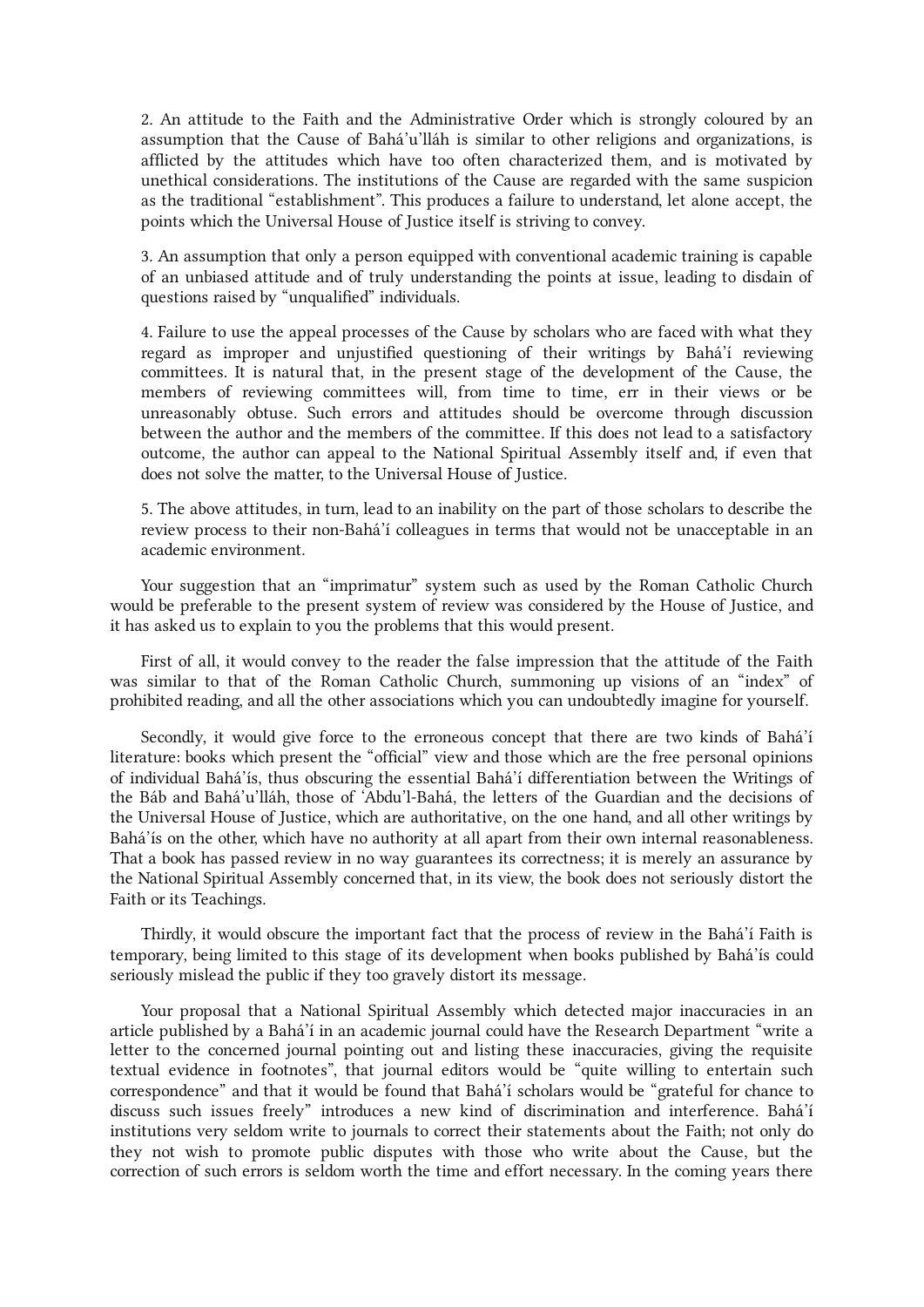will be numerous non-Bahá'ís, ranging from those who are bitter enemies of the Cause to those who are its warm advocates, publishing articles about it. There is no way in which Bahá'í institutions could write corrections of the multitudinous errors that will be published; how, then, would they be justified in writing to correct only the errors perpetrated by Bahá'í authors?

The House of Justice suggests that you consider the following steps through which the scholars of the Faith can overcome the problems which some of them perceive as presented by review of their publications.

• Let them accept unreservedly that 'Abdu'l-Bahá was right in instituting the temporary system of review, and that the decisions of the Guardian and the Universal House of Justice to not yet eliminate the system are in accordance with the Divine Will.

• Let them recognize the fundamental difference between errors propagated by Bahá'ís from those issuing from non-Bahá'í sources. The review system is not an attempt to prevent errors or attacks on the Faith from being published; it is an attempt to prevent Bahá'ís from promulgating them in their published writings.

• Let them strive to understand the wisdom of this policy and its true nature, and to present it in its proper light to their fellow-academics….

• Let Bahá'í scholars look upon their fellow Bahá'ís with trust and affection, not with disdain as to their qualifications and suspicion as to their motives. Let them regard them as devoted Bahá'ís striving to perform a service which the policies of the Faith require of them. And let them not hesitate to discuss openly with such reviewers the points which they raise. If it appears that a National Spiritual Assembly does not permit such open discussion, let them appeal to the Universal House of Justice for clarification of the situation. It is well understood by the Universal House of Justice that in some cases the process of review works inefficiently and with problems. These deficiencies could be overcome if the scholars themselves would collaborate with the process and openly raise questions about its functioning, rather than fostering an atmosphere of antagonism and mutual mistrust.

• If the question of review is raised by non-Bahá'í academics, let the Bahá'í academics say that in this early stage in the development of the Faith this is a species of peer review which they welcome, since it is primarily among their fellow-Bahá'ís that they would find at this time those who would have sufficiently wide and deep understanding of the Faith and its Teachings to raise issues of importance which they would want to consider before publication. Of course, to be able to say this with sincerity, the scholars must have been able to accept the other steps mentioned above.

You cite the case of Bahá'ís in other fields of expertise, such as Bahá'í physicians who, you say, "may pursue their professions as Bahá'ís with no prospect of interference by Bahá'í institutions". This is hardly the case. All Bahá'ís are subject to Bahá'í law and Bahá'í standards. It would clearly be unacceptable for a Bahá'í doctor to advocate abortion as a method of birth control and set up a clinic for that purpose, or for a Bahá'í psychiatrist to publicly advocate sexual intercourse before marriage.

Bahá'u'lláh was addressing all of us when He wrote: "Were any man to taste the sweetness of the words which the lips of the All-Merciful have willed to utter, he would, though the treasures of the earth be in his possession, renounce them one and all, that he might vindicate the truth of even one of His commandments, shining above the Dayspring of His bountiful care and loving-kindness" and "Whoso hath inhaled the sweet fragrance of the All-Merciful, and recognized the Source of this utterance, will welcome with his own eyes the shafts of the enemy, that he may establish the truth of the laws of God amongst men."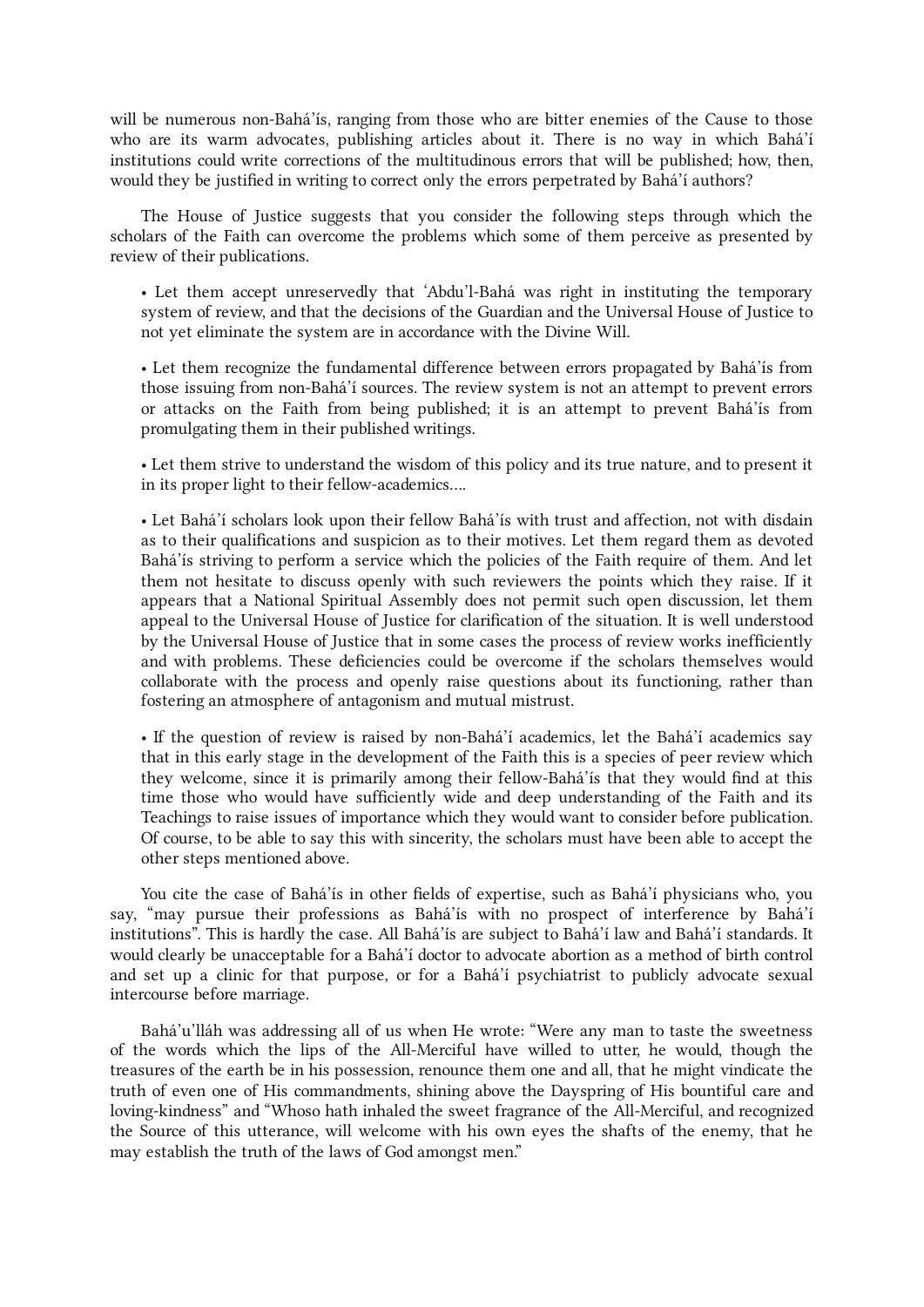Finally, the House of Justice wishes us to say that it fully agrees with your statement that it is important for the Faith to attract intellectuals and, indeed, all people of capacity in any field. Bahá'ís who themselves are intellectuals can contribute signally to this process, but not by ignoring the basic standards of faith and conduct that apply to all believers or by depicting the Bahá'í administration as a bureaucratic hindrance to freedom of thought and expression.

## 5 October 1993

With regard to the current policy of advance review, all Bahá'ís, whatever their professions, are challenged to reflect on the implications of our common struggle to achieve Bahá'u'lláh's purpose for the human race, including the use of our intellectual resources to gain deeper understanding of that Revelation and to apply its principles. In pursuing this course that has been set for it so explicitly and emphatically by its Founder, the Bahá'í community acts through the institutions that He has provided.

Scholarly endeavors are not an activity apart from this organic process, answering to standards and operating on authority outside it. The House of Justice believes that part of the difficulty that some Bahá'í academics are having with the question of prepublication review may arise from the fact that, in their scholarly work, such believers do not see themselves as full participants in this process, free to act with the spiritual autonomy they exercise in other aspects of their lives. What the Bahá'í community is engaged in bringing into visible expression is a new creation. In this, the Cause has urgent need of the unfettered and wholehearted assistance of its scholars. The House of Justice has sought to point out that, as in every other field of Bahá'í endeavor, there are certain conditions under which this assistance may be rendered, conditions implicit in the nature of the process and made explicit in the Divine Text.

These requirements are of course not reflected in the standards currently prevailing in Western academic institutions. Rather, both Bahá'í institutions and Bahá'í scholars are called on to exert a very great effort, of heart, mind, and will, in order to forge the new models of scholarly activity and guidance that Bahá'u'lláh's work requires. The House of Justice believes that you will serve the interests of the Faith best if you will direct your thoughts to this end. Merely to reiterate the conventions and requirements of systems which, whether academic, political, social, or economic, have been shown not to have adequate answers to the anarchy now engulfing human society, or any willingness to come to grips with the implications of their impotence, is of little practical help. We do a grave disservice to both ourselves and the Faith when we simply submit to the authority of academic practices that appeal for their claim of objectivity to theories which themselves are being increasingly called into question by major thinkers. While non-Bahá'í academics may slip carelessly into regarding the institutions founded by Bahá'u'lláh as simply another form of "religious establishment" and avoid serious examination of the truths of His Revelation in this fashion, it is clearly impossible for anyone who is a Bahá'í to follow them down this empty track.

The House of Justice is aware that the continuation of the policy of review can cast a shadow on the good name of the Faith in the eyes of certain non-Bahá'í academics. In an environment where publication is vital to advancement and recognition, any requirement that delays or inhibits this activity must be a matter of grave consideration, not only by the individual scholar but by the governing institutions of the community that eagerly watches his rise and counts anxiously on his effective assistance. But is that not precisely the kind of spiritual dilemma being faced by many Bahá'ís in their efforts to serve Bahá'u'lláh's purpose? On many occasions, in developing lands particularly, believers of capacity have had to forgo opportunities for promising political careers,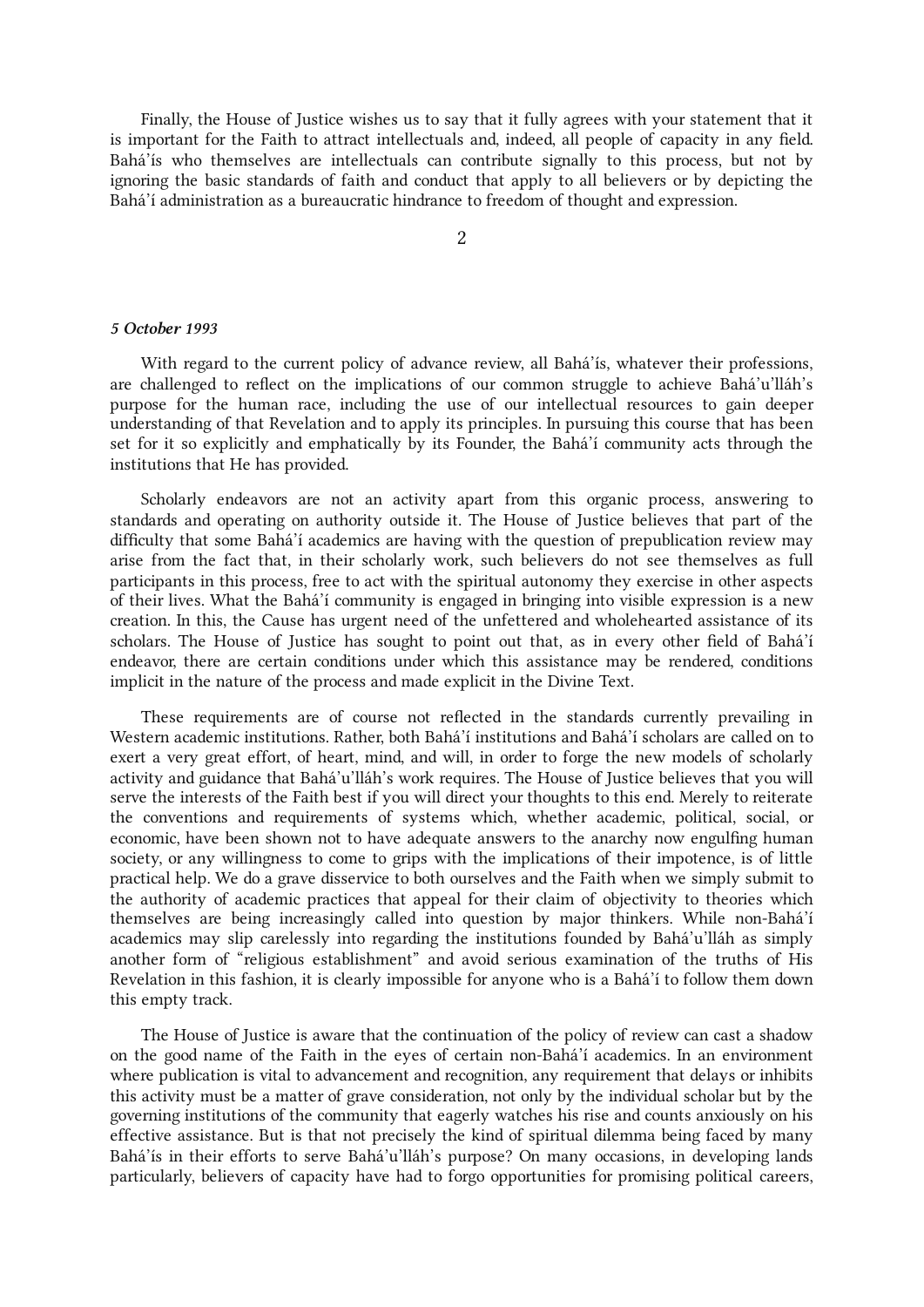careers whose value they could easily have justified on the basis of public service, because such a choice was not in conformity with Bahá'u'lláh's teaching and purpose. There are, likewise, many examples of believers who have had to set aside both a professional life and legitimate family concerns in order to pioneer in inhospitable regions of the globe.

It is apparent that the crisis of contemporary civilization is impelling thinkers in many lands to explore new scholarly methodologies capable of coming to grips with spiritual, moral, cultural, and social phenomena not hitherto encountered. No segment of humanity is so well equipped as the Bahá'í community to take a leading role in this effort. As a body of people who are being steadily freed by the Revelation of Bahá'u'lláh from the "gravitational pull", so to speak, of the cultures in which their habits of mind have been formed, the community already has a unique approach to the exploration of reality. This approach needs to be sharply honed as an ever more effective instrument of social transformation. The devising of the new scholarly paradigm called for by this circumstance offers a priceless opportunity of service and achievement to those Bahá'ís who enjoy the dual gifts of spiritual faith and intellectual faculties trained in the best that contemporary society has to offer.

The Universal House of Justice can only invite Bahá'í scholars, as it invites all other believers, to respond to this historic challenge, in whatever way and to whatever extent each person considers possible. It is confident that, in Bahá'í scholarship as in all other areas of Bahá'í service, the essential resources will gradually be forthcoming and the required models of research and study will be refined through the process of consultation. It is this achievement, the House of Justice believes, that in the long run will best protect the reputation of the Cause from whatever immediate misunderstandings and criticisms it may encounter. Indeed it is greatly encouraged by the response that Bahá'í scholars in many fields are already making.

3

## 5 October 1993

You may be confident that the House of Justice is sympathetic to the need of Bahá'í scholars for ever-increasing access to important Bahá'í archival sources such as the original texts of historical documents like The Dawn-Breakers. Indeed, it is difficult to imagine how these servants of the Cause, whose contributions to its advancement and the protection of its interests are vital, will otherwise be able to discharge their role. Nor is it necessary to urge on the House of Justice the importance to the interests of the Faith of a general spirit of openness about its scriptural and historical sources.

At present, the World Centre lacks the human resources, physical space, and research facilities necessary to respond adequately to this need. All of us look forward eagerly to the day when the Centre for the Study of the Texts will have come into existence in the building on the Arc designed for it and now under construction, and will be in a position to assemble the archival and research facilities which the Cause urgently requires. We are sure that if you will respond in this perspective to inquiries about access to Bahá'í primary sources you will be able largely to relieve the kinds of doubts which you describe having encountered.

To propose, as some have done, that the best course in the meantime is simply to open the World Centre's archives to visiting Bahá'í scholars who possess appropriate credentials is not realistic. Were the Archives, the Library, and the Research Department to divert energy and attention to the reception of the many researchers who would feel a legitimate right to come, their priority tasks in vital support of the work of the House of Justice, including preservation, classification, translation, annotation, and publication, would suffer to a degree that is not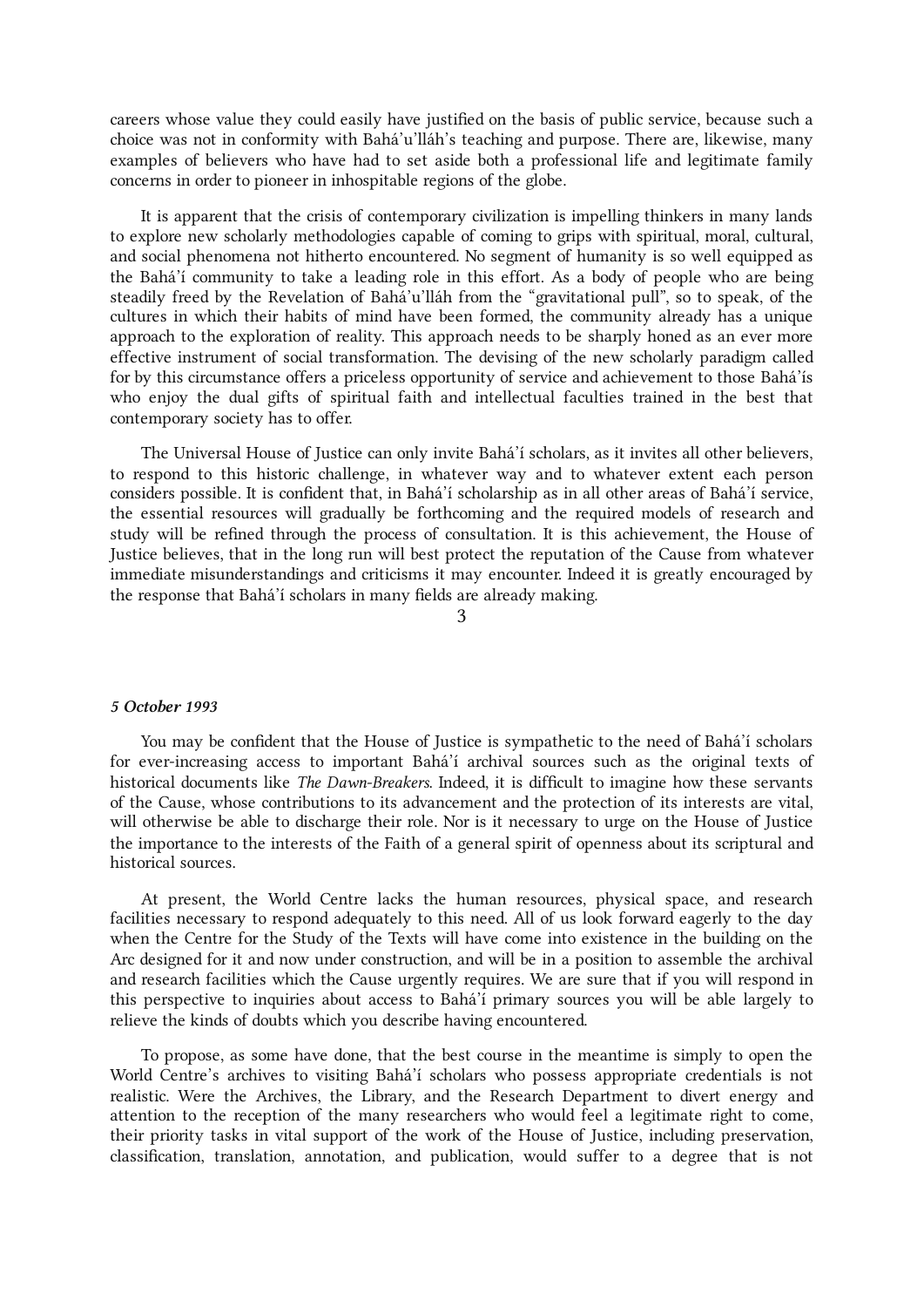acceptable at this stage in the growth of the Cause. As is so often the case in many fields of research, scholars interested in work on the Faith will have to exercise a measure of patience.

# 19 October 1993

The House of Justice suggests that the issues raised in your letter might best be considered in light of the statements in the Bahá'í Writings which disclose the relationship between the Revelation of Bahá'u'lláh and the knowledge which is acquired as a result of scholarly endeavours. Bahá'u'lláh asserts that:

Unveiled and unconcealed, this Wronged One hath, at all times, proclaimed before the face of all the peoples of the world that which will serve as the key for unlocking the doors of sciences, of arts, of knowledge, of well-being, of prosperity and wealth....

It is evident that the Bahá'í Writings illuminate all areas of human endeavour and all academic disciplines. Those who have been privileged to recognize the station of Bahá'u'lláh have the bounty of access to a Revelation which casts light upon all aspects of thought and inquiry, and are enjoined to use the understanding which they obtain from their immersion in the Holy Writings to advance the interests of the Faith.

Those believers with the capacity and opportunity to do so have repeatedly been encouraged in their pursuit of academic studies by which they are not only equipped to render much-needed services to the Faith, but are also provided with the means to acquire a profound insight into the meaning and the implications of the Bahá'í Teachings. They discover also that the perceptions gained from a deeper understanding of the Revelation of Bahá'u'lláh clarify the subjects of their academic inquiry.

It is useful to review a number of statements written by Shoghi Effendi on this subject. To a believer who had completed advanced academic studies in a subject related to the Teachings the Guardian stated, in a letter written on his behalf:

It is hoped that all the Bahá'í students will follow the noble example you have set before them and will, henceforth, be led to investigate and analyse the principles of the Faith and to correlate them with the modern aspects of philosophy and science. Every intelligent and thoughtful young Bahá'í should always approach the Cause in this way, for therein lies the very essence of the principle of independent investigation of truth.

When he was informed of the enrolment of a scientist in the Faith, the response set out in the letter written on his behalf was:

We need very much the sound, sane, element of thinking which a scientifically trained mind has to offer. When such intellectual powers are linked to deep faith a tremendous teaching potential is created....

## His secretary wrote, on another occasion, that:

Shoghi Effendi has for years urged the Bahá'ís (who asked his advice, and in general also) to study history, economics, sociology, etc., in order to be au courant with all the progressive movements and thoughts being put forth today, and so that they could correlate these to the Bahá'í teachings. What he wants the Bahá'ís to do is to study more, not to study less. The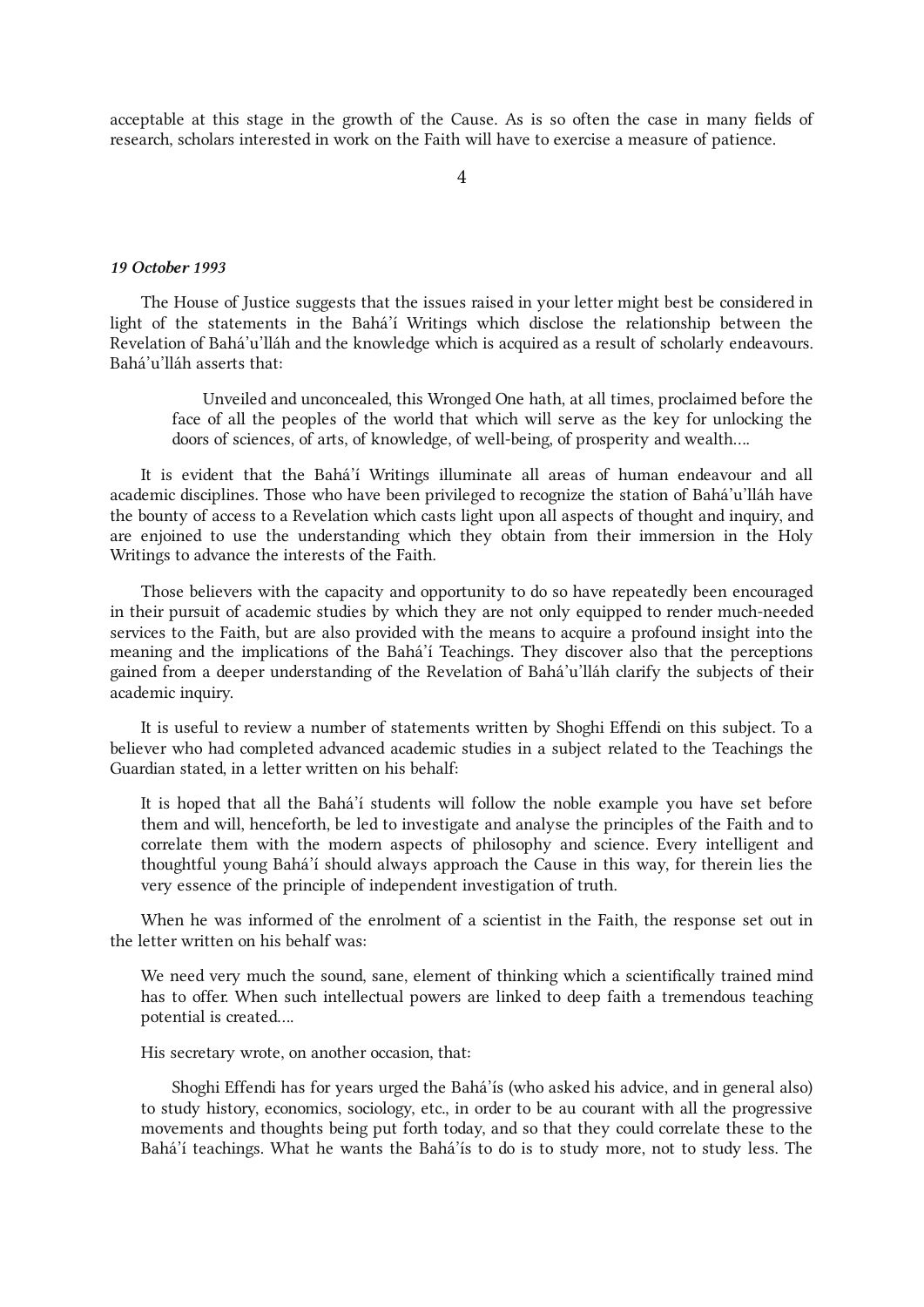more general knowledge, scientific and otherwise, they possess, the better. Likewise he is constantly urging them to really study the Bahá'í teachings more deeply.

In the simultaneous endeavour to pursue their studies and to delve deeply into the Bahá'í Teachings, believers are enjoined to maintain a keen awareness that the Revelation of Bahá'u'lláh is the standard of truth against which all other views and conclusions are to be measured. They are urged to be modest about their accomplishments, and to bear in mind always the statement of Bahá'u'lláh that:

The heart must needs therefore be cleansed from the idle sayings of men, and sanctified from every earthly affection, so that it may discover the hidden meaning of divine inspiration, and become the treasury of the mysteries of divine knowledge.

At this early stage in the development of the Faith, it would not be useful to propound a highly restrictive definition of the term "Bahá'í scholarship". In a letter written on behalf of the House of Justice to an Association for Bahá'í Studies recently, it is stated that:

The House of Justice advises you not to attempt to define too narrowly the form that Bahá'í scholarship should take, or the approach that scholars should adopt. Rather should you strive to develop within your Association respect for a wide range of approaches and endeavours. No doubt there will be some Bahá'ís who will wish to work in isolation, while others will desire consultation and collaboration with those having similar interests. Your aim should be to promote an atmosphere of mutual respect and tolerance within which will be included scholars whose principal interest is in theological issues as well as those scholars whose interests lie in relating the insights provided by the Bahá'í teachings to contemporary thought in the arts and sciences.

A similar diversity should characterize the endeavours pursued by Bahá'í scholars, accommodating their interests and skills as well as the needs of the Faith. The course of world events, the development of new trends of thought and the extension of the teaching work all tend to highlight attractive and beneficial areas to which Bahá'í scholars might well direct their attention. Likewise, the expansion of the activities of the Bahá'í International Community in its relationship with United Nations agencies and other international bodies creates attractive opportunities for scholars to make a direct and highly valued contribution to the enhancement of the prestige of the Faith and to its proclamation within an influential and receptive stratum of society. As the Bahá'í community continues to emerge inexorably from obscurity, it will be confronted by enemies, from both within and without, whose aim will be to malign and misrepresent its principles, so that its admirers might be disillusioned and the faith of its adherents might be shaken; Bahá'í scholars have a vital role to play in the defence of the Faith through their contribution to anticipatory measures and their response to defamatory accusations levelled against the Faith.

Thus, there should be room within the scope of Bahá'í scholarship to accommodate not only those who are interested in theological issues and in the historical origins of the Faith, but also those who are interested in relating the Bahá'í Teachings to their field of academic or professional interest, as well as those believers who may lack formal academic qualifications but who have, through their perceptive study of the Teachings, acquired insights which are of interest to others.

Since you have raised the question of whether physics is more than tangentially related to Bahá'í issues, you might consider the following comments of a well-known scientific thinker, who is not a Bahá'í, about the correlation between the Bahá'í Teachings and recent developments in the physical sciences:

In our times we can only survive, and our civilization can only flower, if we reorient the conventional wisdom and achieve the new insights which have been proclaimed by the Bahá'í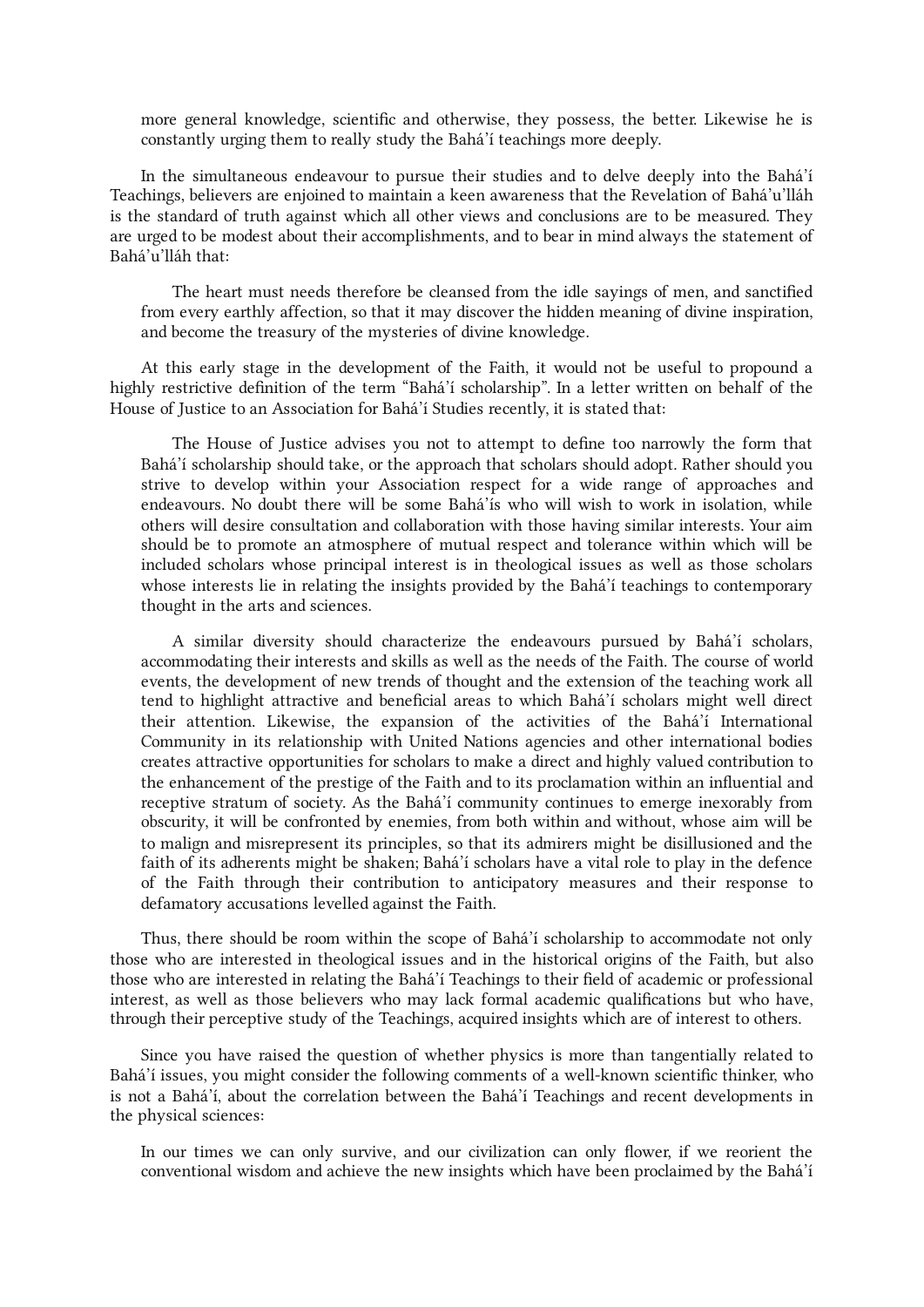Faith and which are now also supported by the latest discoveries of the empirical sciences.

Bahá'ís proclaim that the most important condition that can bring about peace is unity the unity of families, of nations, and of the great currents of thought and inquiry that we denote science and religion. Maturity, in turn, is a prerequisite for such unity. This is evolutionary thinking, and its validity is shown by the new theories which emerge from nonequilibrium thermodynamics, dynamical systems theory, cybernetics, and the related sciences of complexity. They are supported by detailed empirical investigations in such fields as physical cosmology, paleobiological macroevolutionary theory, and new trends in historiography.

The House of Justice wishes to avoid use of the terms "Bahá'í scholarship" and "Bahá'í scholars" in an exclusive sense, which would effectively establish a demarcation between those admitted into this category and those denied entrance to it. It is clear that such terms are relative, and that what is a worthy scholarly endeavour by a Bahá'í, when compared to the activities of those with whom he is in contact, may well be regarded as of vastly lesser significance when measured against the accomplishments of the outstanding scholars which the Faith has produced. The House of Justice seeks the creation of a Bahá'í community in which the members encourage each other, where there is respect for accomplishment, and a common realization that every one is, in his or her own way, seeking to acquire a deeper understanding of the Revelation of Bahá'u'lláh and to contribute to the advancement of the Faith.

5

#### 19 May 1995

The opportunity which electronic communication technology provides for more speedy and thorough consultation among the friends is highly significant. Without doubt, it represents another manifestation of a development eagerly anticipated by the Guardian when he foresaw the creation of "a mechanism of world intercommunication ... embracing the whole planet, freed from national hindrances and restrictions, and functioning with marvellous swiftness and perfect regularity".

As you well appreciate, the extent to which such technology advances the work of the Faith depends, of course, on the manner in which it is used. As a medium for Bahá'ís to exchange views, it imposes on participants the same requirements of moderation, candour, and courtesy as would be the case in any other discussion. Likewise, those involved should avoid belittling the views of one another. In this regard, the House of Justice has noted your understandable repugnance at an apparent temptation to use misleading and invidious labels like "traditionalists" and "liberals", which divide the Bahá'í community. To the extent that this divisive habit of mind may persist in the Bahá'í community, it is obviously a carry-over from non-Bahá'í society and a manifestation of an immature conception of life. If Bahá'ís were to persist in this mode of thinking, it would bring to naught even the most worthwhile intellectual endeavour, as has so conspicuously been the case with societies of the past.

Most important of all, as with any exploration by Bahá'ís of the beliefs and practices of their Faith, electronic discussion will serve the interests of the Cause and its members only as it is conducted within the framework of the Bahá'í Teachings and the truths they enshrine. To attempt to discuss the Cause of God apart from or with disdain for the authoritative guidance inherent in these Teachings would clearly be a logical contradiction. To take the first point mentioned in your letter, it is obvious that seeking to impose limits on the universality of the authority of God's Manifestation would lead to the frustration of serious scholarly work and generate disharmony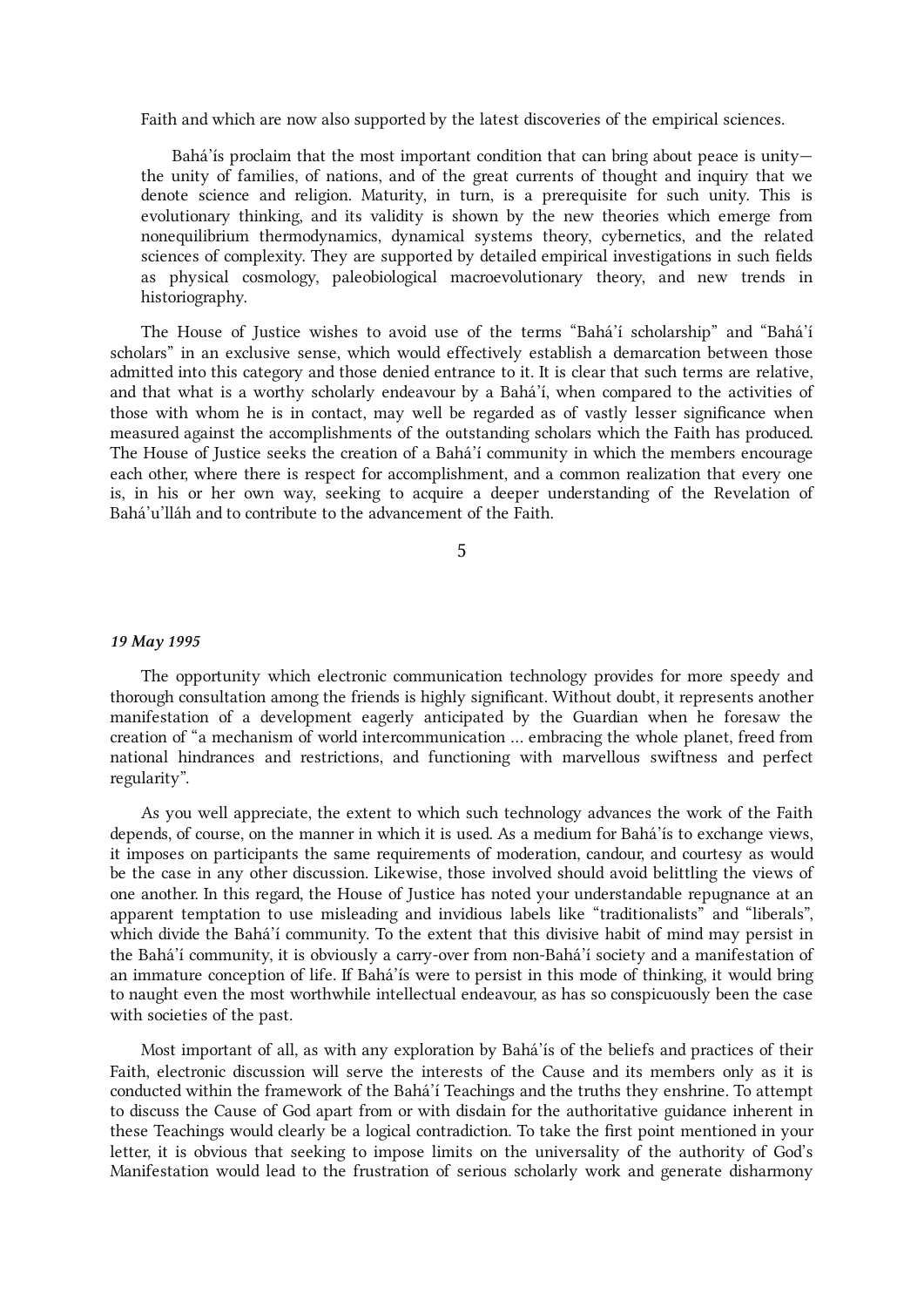within an effort whose success depends precisely upon a spirit of unity and mutual trust. The standard is the one made clear by Bahá'u'lláh Himself:

The essence of belief in Divine unity consisteth in regarding Him Who is the Manifestation of God and Him Who is the invisible, the inaccessible, the unknowable Essence as one and the same. By this is meant that whatsoever pertaineth to the former, all His acts and doings, whatever He ordaineth or forbiddeth, should be considered, in all their aspects, and under all circumstances, and without any reservation, as identical with the Will of God Himself.

With regard to the harmony of science and religion, the Writings of the Central Figures and the commentaries of the Guardian make abundantly clear that the task of humanity, including the Bahá'í community that serves as the "leaven" within it, is to create a global civilization which embodies both the spiritual and material dimensions of existence. The nature and scope of such a civilization are still beyond anything the present generation can conceive. The prosecution of this vast enterprise will depend on a progressive interaction between the truths and principles of religion and the discoveries and insights of scientific inquiry. This entails living with ambiguities as a natural and inescapable feature of the process of exploring reality. It also requires us not to limit science to any particular school of thought or methodological approach postulated in the course of its development. The challenge facing Bahá'í thinkers is to provide responsible leadership in this endeavour, since it is they who have both the priceless insights of the Revelation and the advantages conferred by scientific investigation.

The ease and relative impersonality of the electronic medium require in some ways an even higher level of self-discipline than is the case in situations where a spirit of unity is reinforced by the opportunity for direct personal contact and social interaction. In the pursuit of such a spirit of unity, Bahá'ís will, without doubt, wish to assist the consultative processes by sharing and discussing relevant Bahá'í texts. This will itself have the further effect of drawing attention back to the framework of Bahá'í belief.

6

### 14 March 1996

You express disquiet that attempts being made to introduce a distinction between "Bahá'í laymen" and "Bahá'í scholars" with respect to the study of the Faith tend to generate a spirit of disunity among the friends. Your concern is fully justified. Such an approach to the study of the Cause would betray a fundamental misunderstanding of the pattern of Bahá'í society as set out in the Teachings of the Faith.

As you know, Bahá'u'lláh says that the pursuit of knowledge has been enjoined upon everyone, and knowledge itself is described by Him as "wings to man's life" and "a ladder for his ascent". Those whose high attainments in this respect make it possible for them to contribute in important ways to the advancement of civilization are deserving of society's recognition and gratitude.

In the study of the Revelation of God, an individual's proficiency in one of the physical or social sciences, in law, philology, or other fields of specialization will often throw valuable light on issues being examined, and such contributions are greatly to be appreciated. The field of Near East studies, mentioned in your letter, is one that can assist in this way. However, no one specialization among the many branches of scholarly research can confer upon its practitioners an authoritative role in the common effort of exploring the implications of so staggering and all-encompassing a body of truth.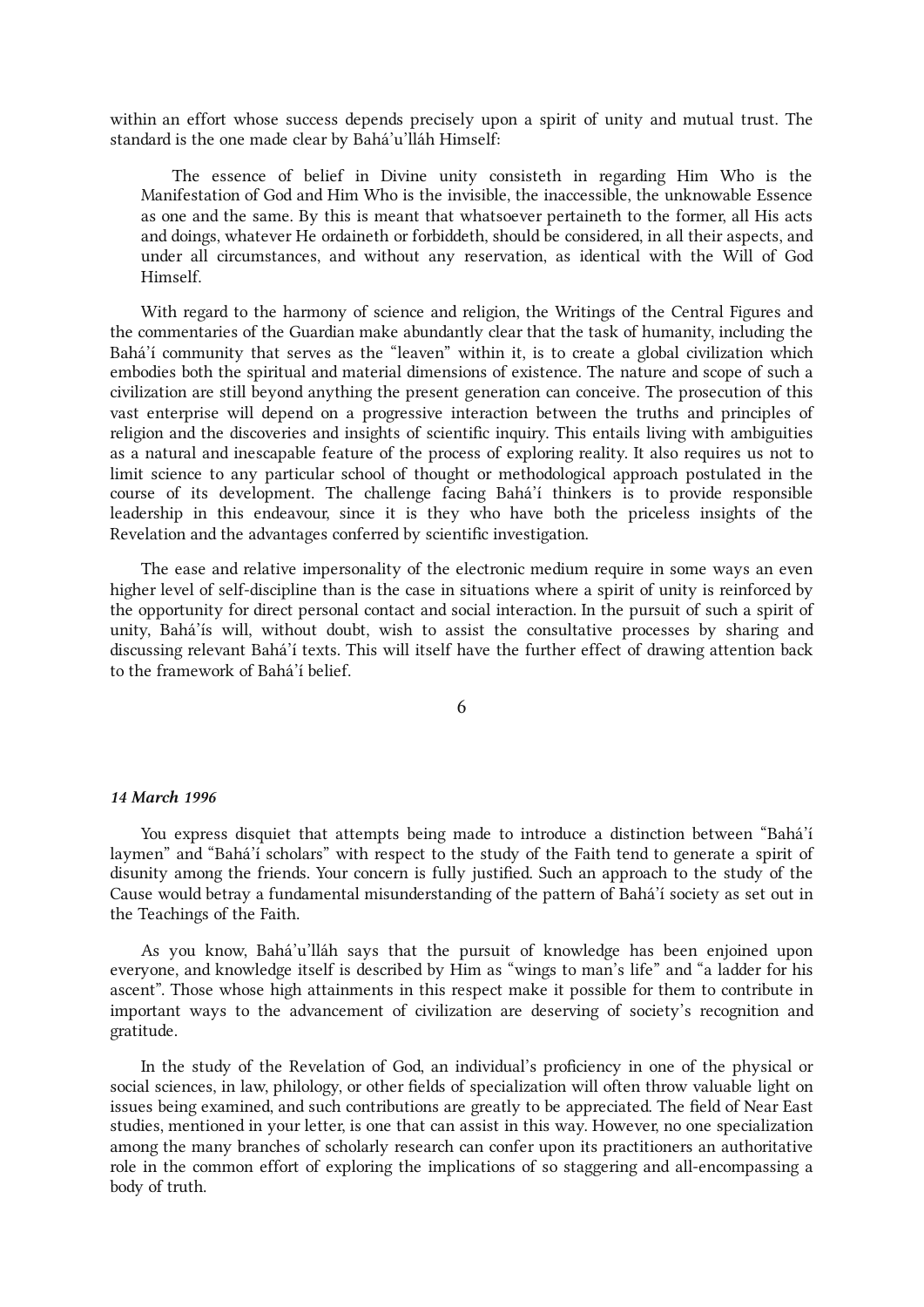Collateral with His summons to the pursuit of knowledge, Bahá'u'lláh has abolished entirely that feature of all past religions by which a special caste of persons such as the Christian priesthood or the Islamic 'ulamá came to exercise authority over the religious understanding and practice of their fellow believers. In a letter written in Persian on his behalf to the Spiritual Assembly of the Bahá'ís of Istanbul, the Guardian is at some pains to underline the importance of this marked departure from past religious history:

But praise be to God that the Pen of Glory has done away with the unyielding and dictatorial views of the learned and the wise, dismissed the assertions of individuals as an authoritative criterion, even though they were recognized as the most accomplished and learned among men, and ordained that all matters be referred to authorized centres and specified assemblies.

The Bahá'í Dispensation is described in the words of its Founder as "a day that shall not be followed by night". Through His Covenant, Bahá'u'lláh has provided an unfailing source of divine guidance that will endure throughout the Dispensation. Authority to administer the affairs of the community and to ensure both the integrity of the Word of God and the promotion of the Faith's message is conferred upon the Administrative Order to which the Covenant has given birth. It is solely by the process of free election or by unsought appointment that the members of the institutions of this Order are assigned to their positions in it. There is no profession in either the teaching of the Faith or its administration for which one can train or to which a believer can properly aspire. Cautionary words of Bahá'u'lláh are particularly relevant:

Ever since the seeking of preference and distinction came into play, the world has been laid waste. It has become desolate....

Indeed, man is noble, inasmuch as each one is a repository of the sign of God. Nevertheless, to regard oneself as superior in knowledge, learning or virtue, or to exalt oneself or seek preference is a grievous transgression.

The promotion of learning of every kind among the Faith's members is an activity fundamental to the achievement of the community's wide-ranging goals. Consequently, the encouragement of individual believers to acquire knowledge, the operation of Bahá'í schools, universities, and training institutes, the organization of study groups, and the work of task forces dedicated to relating the principles of the Revelation to the challenges facing humankind all represent activities with which both the Counsellors and their auxiliaries, on the one hand, and National and Local Spiritual Assemblies, on the other, must concern themselves. In shouldering these demanding responsibilities, Bahá'í institutions everywhere find their efforts greatly enhanced by the assistance of believers whose intellectual pursuits, qualities of character, and devotion to the Cause particularly fit them to contribute their services.

A special responsibility in the matter rests on the Counsellors because of the duty assigned to them to assist in releasing the potential of the individual believer. The members of this institution, appointed for specific terms, have been given the task of carrying forward into the future the functions of the protection and propagation of the Faith conferred in the Will and Testament of 'Abdu'l-Bahá on the Hands of the Cause. Thus, the Counsellors are called on to "diffuse the Divine Fragrances, to edify the souls of men, to promote learning, to improve the character of all men and to be, at all times and under all conditions, sanctified and detached from earthly things." Like the Hands, the Counsellors have no interpretive authority, an authority conferred by the Covenant only on 'Abdu'l-Bahá and the Guardian of the Faith. While some Counsellors, like some of the Hands, will have pursued various academic or professional disciplines in their individual careers, their discharge of their duties is not dependent on proficiencies of this kind. All of them share fully in the vital task of encouraging believers everywhere in the acquisition of knowledge, in all its dimensions. All share, too, in the responsibility assigned to the institution of which they are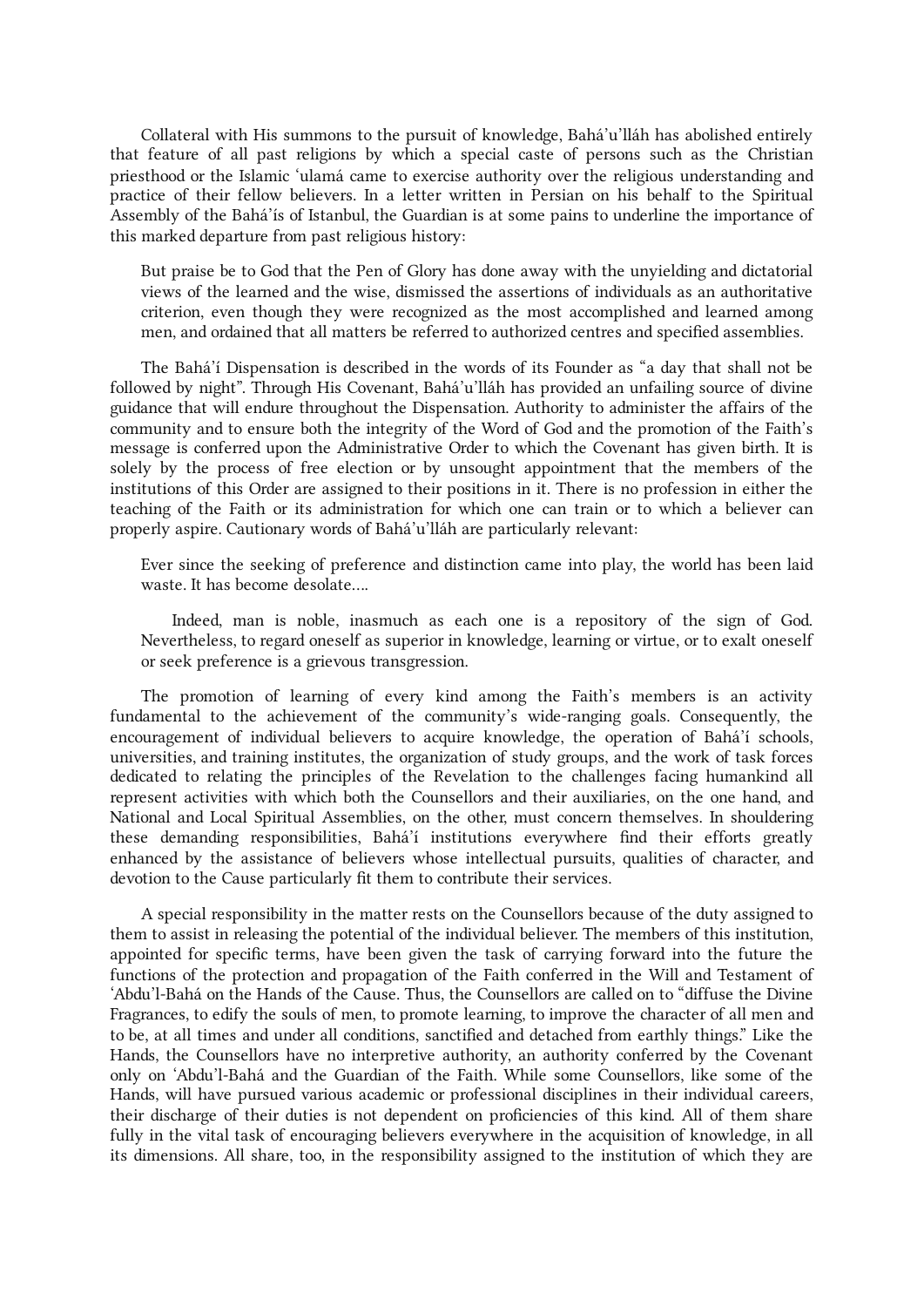members to protect the Faith against its enemies, both external and internal, a concern to which both the Master and the Guardian attached pre-eminent importance.

# 2 July 1996

The purpose of this letter is not to enter into a detailed examination of the activities and statements of the friends to whom you refer, or to discuss the responses they have received over the years from institutions of the Faith. Rather, the House of Justice wishes to relate this situation to certain aspects of Bahá'í belief, in the hope that thereby it may enable you to find answers to some of the questions which preoccupy your mind.

At the very core of the aims of the Faith are the establishment of justice and unity in the world, the removal of prejudice and enmity from among all people, the awakening of compassion and understanding in the hearts of all men and women, and the raising of all souls to a new level of spirituality and behavior through the vitalizing influence of divine Revelation. The course set forth by Bahá'u'lláh for the attainment of these aims is the double task of simultaneously building an ideal society and perfecting the behavior of individuals. For this dual and reciprocal transformation He has not only revealed laws, principles and truths attuned to the needs of this age, but has established the very nucleus and pattern of those institutions which are to evolve into the structure of the divinely purposed world society.

Central to your perception of the statements made by the believers about whom you are concerned are their assertions that they are entirely obedient to the spirit of the Covenant and the institutions of the Faith; that they are merely voicing their disagreement with certain decisions and policies made by these institutions; are protesting against what they perceive to be unjust or improper actions by some people who occupy prominent administrative positions; and are suggesting modifications to Bahá'í procedures to prevent such perceived abuses of authority. These assertions, however, overlook certain important Bahá'í principles which provide the methods and channels for the voicing of such grievances or disagreements, and which are designed to lead to resolution of problems while preserving the unity of the community.

Over many years, a few believers in the United States, instead of confining their protests against what they saw as abuses of authority by Bahá'í bodies to the channels and agencies which are plentifully provided for such a purpose, have been publicly and privily assailing the institutions of the Cause and generalizing specific accusations of injustice to such an extent as to accuse the entire system of corruption, not only in practice but also in form and theory. One outcome of this continuing stream of negative criticism has been the gradual conversion of unverified accusations into accepted "facts" in the minds of some of their hearers.

Through such activities, and the mutual support that they give to one another, these friends have increasingly assumed the appearance of a dissident group of Bahá'ís who are attempting to arouse widespread disaffection in the community and thereby to bring about changes in the structure and principles of Bahá'í administration, making it accord more closely with their personal notions. Such an activity is closely analogous to the pursuit of a partisan political program, an activity which is accepted and even admired in most societies, but is entirely antithetical to the spirit of the Bahá'í Faith. It promotes an atmosphere of contention, and Bahá'u'lláh has expressly stated: "Conflict and contention are categorically forbidden in His Book." Tablets of Bahá'u'lláh Revealed after the Kitáb-i-Aqdas (Wilmette: Bahá'í Publishing Trust, 1995), p. 221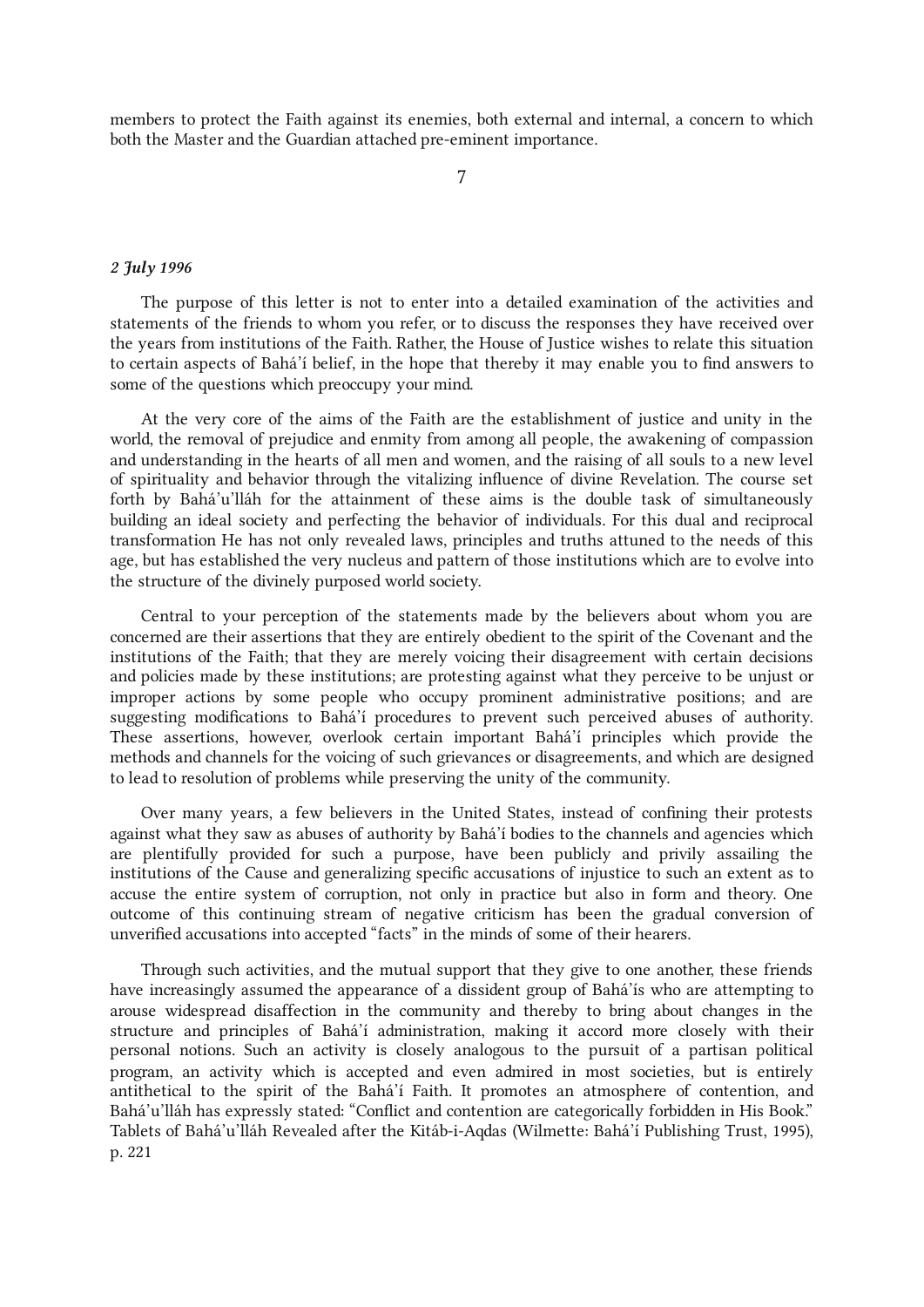The laws, commandments, injunctions and exhortations we have all agreed to obey and follow as Bahá'ís include a clearly defined approach to decision-making and to the implementation of decisions. You are, undoubtedly, well familiar with the various aspects of this approach, which is built on the conviction that the path of unity is the only path that can lead to the civilization envisioned by Bahá'u'lláh. So strong is the emphasis on unity that, for example, once a decision has been made by an Assembly, everyone is expected to support that decision wholeheartedly, relying confidently on 'Abdu'l-Bahá's assurance that, even if the decision is wrong, "as it is in unity the truth will be revealed and the wrong made right". Bahá'í World Faith: Selected Writings of Bahá'u'lláh and 'Abdu'l-Bahá (Wilmette: Bahá'í Publishing Trust, 1976), p. 411 This principle of unity is supplemented by other, related guidelines covering such issues as how criticism can be expressed, how the wrongdoing of members of the community is to be corrected, how the principle of justice is to be applied and appeals admitted, and how the integrity of individuals, the institutions and the Cause is to be upheld.

In adhering to such teachings Bahá'ís recognize that individuals do not become wholly virtuous on accepting the Faith. It takes time for them to grow spiritually out of their personal imperfections and out of the structural and behavioral assumptions of the societies in which they have been raised, which color their view of the world. The institutions of the Cause, which the believers have been raising in obedience to the law of Bahá'u'lláh, in accordance with the pattern set forth by 'Abdu'l-Bahá and the expositions of Shoghi Effendi, and under the guidance of the Universal House of Justice, are still in their embryonic stage and not infrequently fall short of the ideal for which they are striving. There is also the possibility of certain individuals' misusing the positions of authority to which they are elected or appointed within the structure of the Administrative Order. Again and again Shoghi Effendi, in his letters, called upon the Bahá'ís to be patient and forbearing, both with one another and with their Assemblies, but in serious cases of malfunctioning by either institutions or individuals, neither the Guardian nor the Universal House of Justice has hesitated to take remedial action. Bahá'í Administration has provisions to cope with such human frailties and is designed to enable the believers to build Bahá'u'lláh's new World Order in the midst of their imperfections, but without conflicts which would destroy the entire edifice.

One of the tasks of the Universal House of Justice, in addition to enacting legislation, resolving difficult problems, elucidating obscure matters, settling differences, administering the worldwide affairs of the Cause and directing the course of the implementation of the Divine Plan, is to protect the individual believers and the body of the Cause from the deleterious effects of malfunctioning institutions and unwise or malicious individuals. Most of the time these defects, whether in the behavior of individuals or institutions, are of a relatively minor nature and can be dealt with by the Local and National Assemblies or by the Counsellors with the members of the Auxiliary Boards and their assistants. However, at times the situation becomes far more grave and the World Centre is compelled to intervene.

You are most directly concerned with the situation in the United States. The letter of 19 May 1994 does, indeed, address certain aspects of the functioning of your National Spiritual Assembly it was, after all, written in response to the National Assembly's request for guidance—but that is merely one of the issues before the American Bahá'í community. If you study that letter carefully you will see that it calls for a range of improvements in the actions of the individual believers and the entire community. Indeed it develops points touched on in the letter of 29 December 1988 which urges the believers to rethink accepted theories of the functioning of society.

Sadly, efforts made by the institutions and some of their fellow believers to explain these issues seem to have been dismissed by the friends previously referred to. A few politely acknowledged the communications of the House of Justice, but then continued on their way, ignoring the fundamental points which had been made. A few have openly opposed the House of Justice's guidance. The rhetoric has become far removed from a pure concern to uphold justice and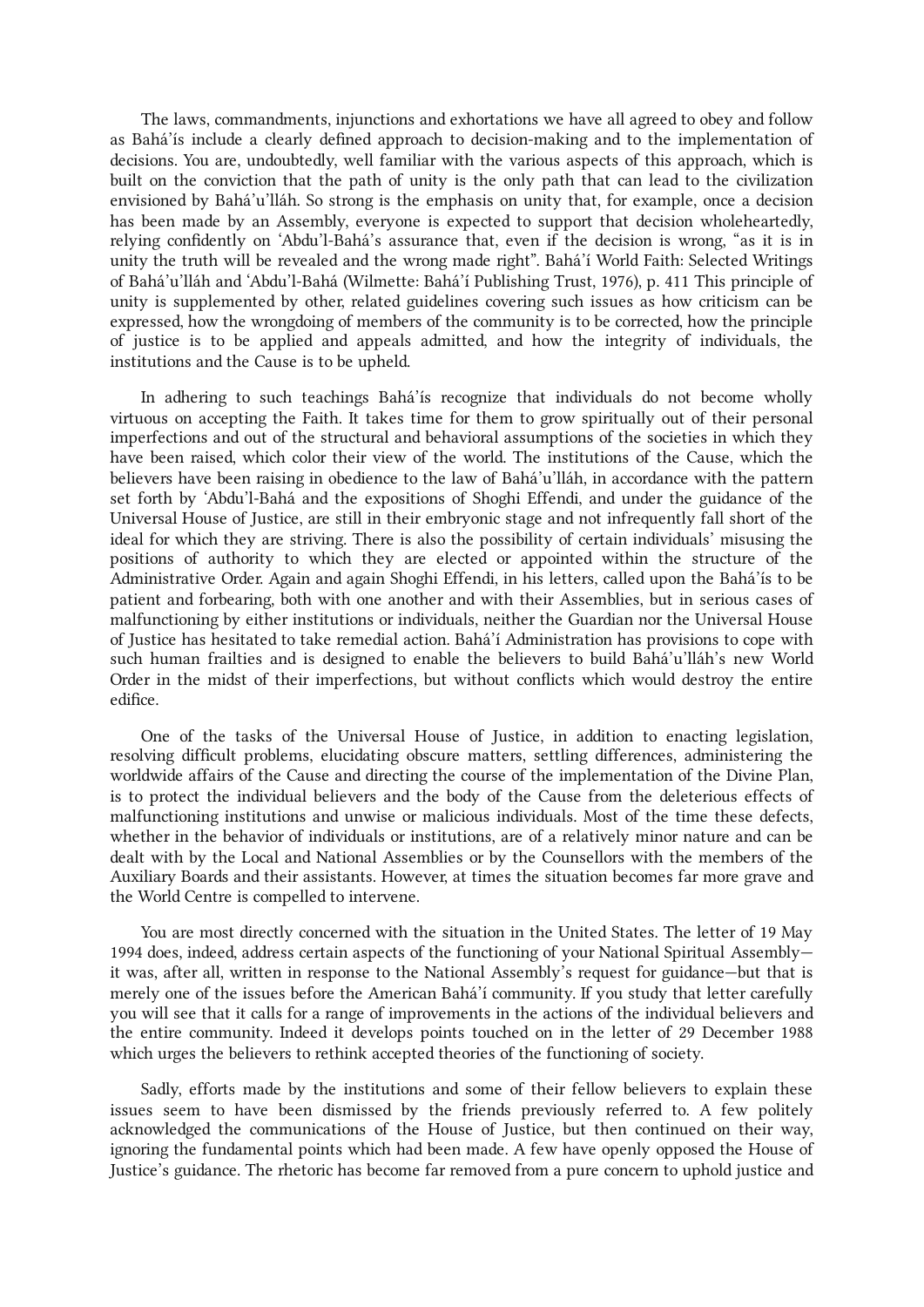the rights of individuals within the community; it has developed into the fomentation of contention about some of the most fundamental beliefs of the Faith and an attack on the basis of the Covenant which, alone, is the ultimate guarantee that the Faith will remain true to its divine origin throughout the centuries.

The point at issue has thus become that of whether believers should be permitted to continue indefinitely to undermine the faith of their fellow Bahá'ís, stir up agitation within the community, and publicly assail the theory as well as the practice of Bahá'u'lláh's Administrative Order.

<span id="page-15-0"></span>In the Kitáb-i-Aqdas Bahá'u'lláh states: "We approve of liberty in certain circumstances, and refuse to sanction it in others." The Kitáb-i-Aqdas: The Most Holy Book (Wilmette: Bahá'í Publishing Trust, 1993), par. 124 One area in which liberty is limited in the Bahá'í community is that governing methods and channels for the expression of criticism. In this connection, we enclose a brief compilation of excerpts from letters written on behalf of Shoghi Effendi to individual believers. [1](#page-26-0) From this guidance, the following principles can be clearly derived:

- The importance of unity as both the goal of Bahá'u'lláh's Message and the means for its establishment. Bahá'u'lláh "has not only advocated certain principles, but has also provided a mechanism whereby that ideal can be established and perpetuated", adherence to both of which by the friends is essential for "the realization of His goal of world unity".
- Bahá'ís are "fully entitled to address criticisms to their Assemblies" and offer their recommendations. When Bahá'ís have addressed their criticisms, suggestions and advice to their Assemblies, including their views "about policies or individual members of elected bodies", they must "whole-heartedly accept the advice or decision of the Assembly".
- There is a clear distinction between, on the one hand, the prohibition of backbiting, which would include adverse comments about individuals or institutions made to other individuals privately or publicly, and, on the other hand, the encouragement to unburden oneself of one's concerns to a Spiritual Assembly, Local or National (or now, also, to confide in a Counsellor or Auxiliary Board member). Thus, although one of the principal functions of the Nineteen Day Feast is to provide a forum for "open and constructive criticism and deliberation regarding the state of affairs within the local Bahá'í community", complaints about the actions of an individual member of an Assembly should be made directly and confidentially to the Assembly itself, not made to other individuals or even raised at a Nineteen Day Feast.
- While constructive criticism is encouraged, destructive criticism, such as the pattern of "continually challenging and criticizing the decisions" of the Assemblies, prevents the rapid growth of the Faith and repels those who are yet outside the community. Indeed "all criticisms and discussions of a negative character which may result in undermining the authority of the Assembly as a body should be strictly avoided. For otherwise the order of the Cause itself will be endangered, and confusion and discord will reign in the community." "Vicious criticism is indeed a calamity", the root of which is "lack of faith in the system of Bahá'u'lláh" and failure to follow the "Bahá'í laws in voting, in electing, in serving, and in abiding by Assembly decisions".

The questions of how criticism is expressed and acted upon in the Bahá'í community, and how the Spiritual Assemblies administer justice in regard to individual believers, are but elements of far greater concepts and should become second nature in the social discourse of Bahá'ís. The Bahá'í community is an association of individuals who have voluntarily come together, on recognizing Bahá'u'lláh's claim to be the Manifestation of God for this age, to establish certain patterns of personal and social behavior and to build the institutions that are to promote these patterns. There are numerous individuals who share the ideals of the Faith and draw inspiration from its Teachings, while disagreeing with certain of its features, but those who actually enter the Bahá'í community have accepted, by their own free will, to follow the Teachings in their entirety,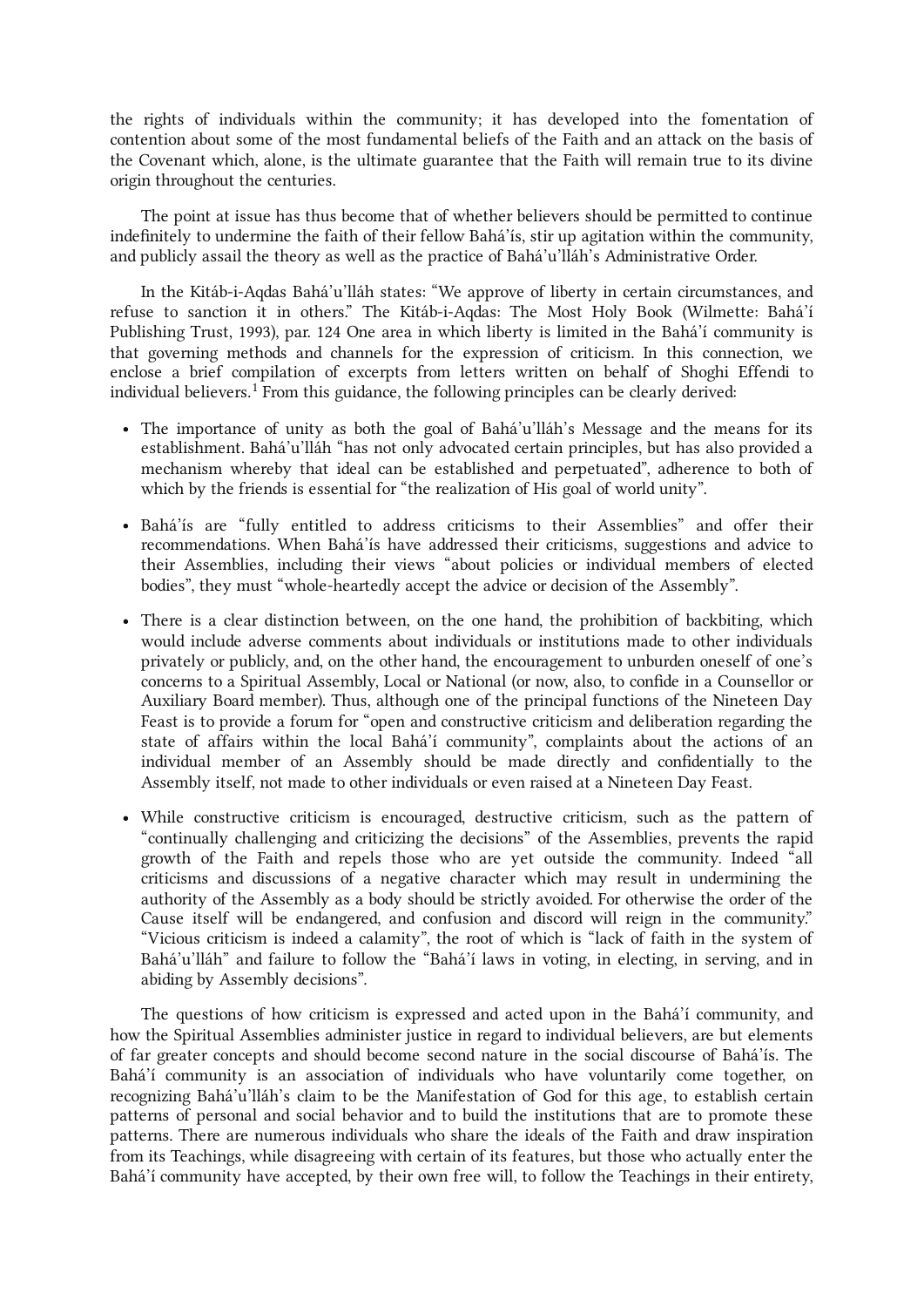understanding that, if doubts and disagreements arise in the process of translating the Teachings into practice, the final arbiter is, by the explicit authority of the Revealed Text, the Universal House of Justice.

It is the ardent prayer of the Universal House of Justice that any friends who find themselves at odds in this endeavor will have confidence in the guidance it provides for them, will renew their study of the Teachings and, for the sake of Bahá'u'lláh, strengthen their love for one another. As the beloved Guardian's secretary wrote on his behalf to an individual believer on 25 October 1949: "Without the spirit of real love for Bahá'u'lláh, for His Faith and its Institutions, and the believers for each other, the Cause can never really bring in large numbers of people. For it is not preaching and rules the world wants, but love and action." The worldwide undertakings on which the Cause of God is embarked are far too significant, the need of the peoples of the world for the Message of Bahá'u'lláh far too urgent, the perils facing mankind far too grave, the progress of events far too swift, to permit His followers to squander their time and efforts in fruitless contention. Now, if ever, is the time for love among the friends, for unity of understanding and endeavor, for selfsacrifice and service by Bahá'ís in every part of the world.

The House of Justice understands and appreciates your concern for the proper functioning of the Bahá'í community. It urges you to contemplate the issues you have raised in the light of the Teachings themselves, and not to weigh them with the standards of other philosophies or of any civil system, the fundamental assumptions of which differ in many respects from those of Bahá'u'lláh's divinely conceived Order.

8

#### 3 June 1997

The questions you pose, arising out of an email conversation between yourself and one of the other contributors to the discussion group in which you participate, are of fundamental importance, and the House of Justice warmly appreciates the spirit of your enquiry.

The issues raised seem to resolve themselves into two points: the first being whether or not the Universal House of Justice has the authority to make authoritative interpretations; the second is whether anyone has the right to challenge the authority or actions of the Universal House of Justice. When these issues are approached with an understanding of the unity underlying all the Teachings, clarification results. Should the seeker, however, be influenced by a spirit of mistrust and conflict, then unending problems appear.

The above points have both been covered in three letters written by the Universal House of Justice on 9 March 1965, 27 May 1966 and 7 December 1969. Unfortunately it seems that many of the friends have not studied these letters deeply or understood their implications. Already in The Dispensation of Bahá'u'lláh Shoghi Effendi has shown, beyond any doubt, that the function of making authoritative interpretations of the Teachings is confined solely and exclusively to the Guardian. Neither the Universal House of Justice, nor any other institution, person or group of persons can assume that function. That the Universal House of Justice will never infringe on the functions reserved to the Guardian is shown, not only by its own words and actions, but by Shoghi Effendi's statement in that same document: "Neither can, nor will ever, infringe upon the sacred and prescribed domain of the other." It is guaranteed by the fact that the Universal House of Justice as well as the Guardian are both "under the care and protection of the Abhá Beauty, under the shelter and unerring guidance of His Holiness, the Exalted One".

In its letter of 9 March 1965, the House of Justice has stated: "There is a profound difference between the interpretations of the Guardian and the elucidations of the House of Justice in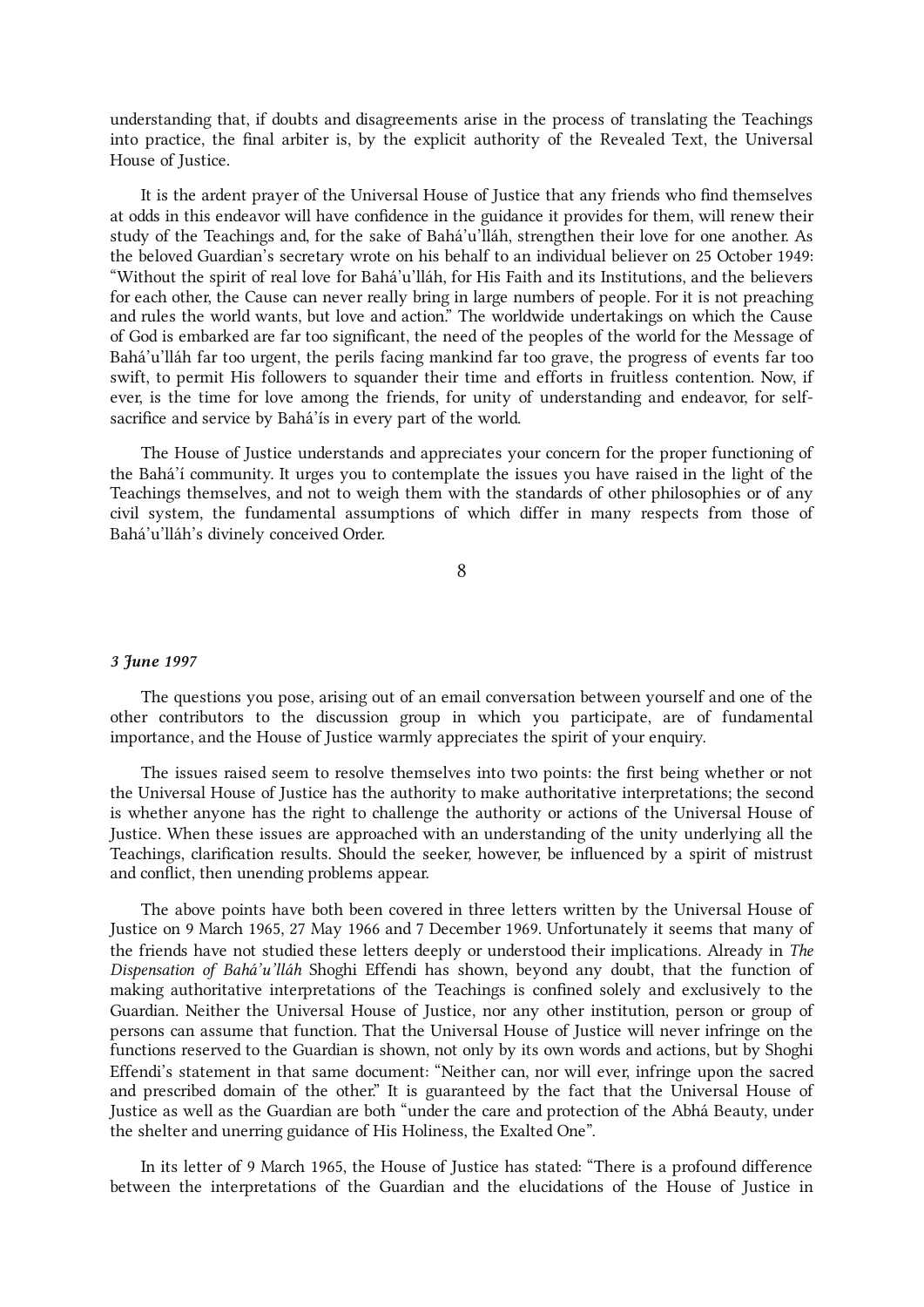exercise of its function to 'deliberate upon all problems which have caused difference, questions that are obscure, and matters that are not expressly recorded in the Book.'" The friends will come to understand what this difference is by observing how the House of Justice functions and by turning to it for explanations when necessary.

As you recognize, the authority of the Universal House of Justice is unchallengeable. This is stated in numerous places in the Writings. In the same passage of the Will and Testament quoted above, 'Abdu'l-Bahá goes on to say of the Guardian and the Universal House of Justice: "Whatsoever they decide is of God. Whoso obeyeth him not, neither obeyeth them, hath not obeyed God; whoso rebelleth against him and against them hath rebelled against God; whoso opposeth him hath opposed God; whoso contendeth with them hath contended with God; whoso disputeth with him hath disputed with God; whoso denieth him hath denied God; whoso disbelieveth in him hath disbelieved in God; whoso deviateth, separateth himself, and turneth aside from him hath in truth deviated, separated himself and turned aside from God."

Furthermore, at the very end of the Will and Testament, in warning against the danger of Covenant-breaking, 'Abdu'l-Bahá wrote: "Beware lest anyone falsely interpret these words, and like unto them that have broken the Covenant after the Day of Ascension (of Bahá'u'lláh) advance a pretext, raise the standard of revolt, wax stubborn, and open wide the door of false interpretation." In this context, He continues: "To none is given the right to put forth his own opinion or express his particular conviction. All must seek guidance and turn unto the Centre of the Cause and the House of Justice. And he that turneth unto whatsoever else is indeed in grievous error."

It is natural that the friends would discuss such matters among themselves, as you and your correspondent have been doing on your Internet discussion group; how otherwise are they to deepen their understanding of the Teachings? But they should recognize that the resolution of differences of opinion on such fundamental questions is not to be found by continued discussion, but in referring to the Universal House of Justice itself, as you have done. Prolonged, unresolved, public discussion of these fundamental questions can do nothing but breed confusion and dissension.

Some people have put forward the thesis that in place of the Guardian's function of authoritative interpretation, a check on the Universal House of Justice should be set up, either in the form of the general opinion of the mass of the believers, or in the form of a body of learned Bahá'ís—preferably those with academic qualifications. The former is in direct contradiction to the Guardian's statement that the members of the Universal House of Justice are not "allowed to be governed by the feelings, the general opinion, and even the convictions of the mass of the faithful, or of those who directly elect them." "They are to follow", he writes, "the dictates and promptings of their conscience. They may, indeed they must, acquaint themselves with the conditions prevailing among the community, must weigh dispassionately in their minds the merits of any case presented for their consideration, but must reserve for themselves the right of an unfettered decision. 'God will verily inspire them with whatsoever He willeth,' is Bahá'u'lláh's incontrovertible assurance." As to the latter alternative: this would constitute usurpation of a function of the Guardian.

Scholarship has a high rank in the Cause of God, and the Universal House of Justice continually consults the views of scholars and experts in the course of its work. However, as you appreciate, scholars and experts have no authority over the Institutions of the Cause. In a letter written on behalf of the Guardian, on 14 March 1927, to the Spiritual Assembly of the Bahá'ís of Istanbul, it is pointed out how, in the past, it was certain individuals who "accounted themselves as superior in knowledge and elevated in position" who caused division, and that it was those "who pretended to be the most distinguished of all" who "always proved themselves to be the source of contention." "But praise be to God" he continued, "that the Pen of Glory has done away with the unyielding and dictatorial views of the learned and the wise, dismissed the assertions of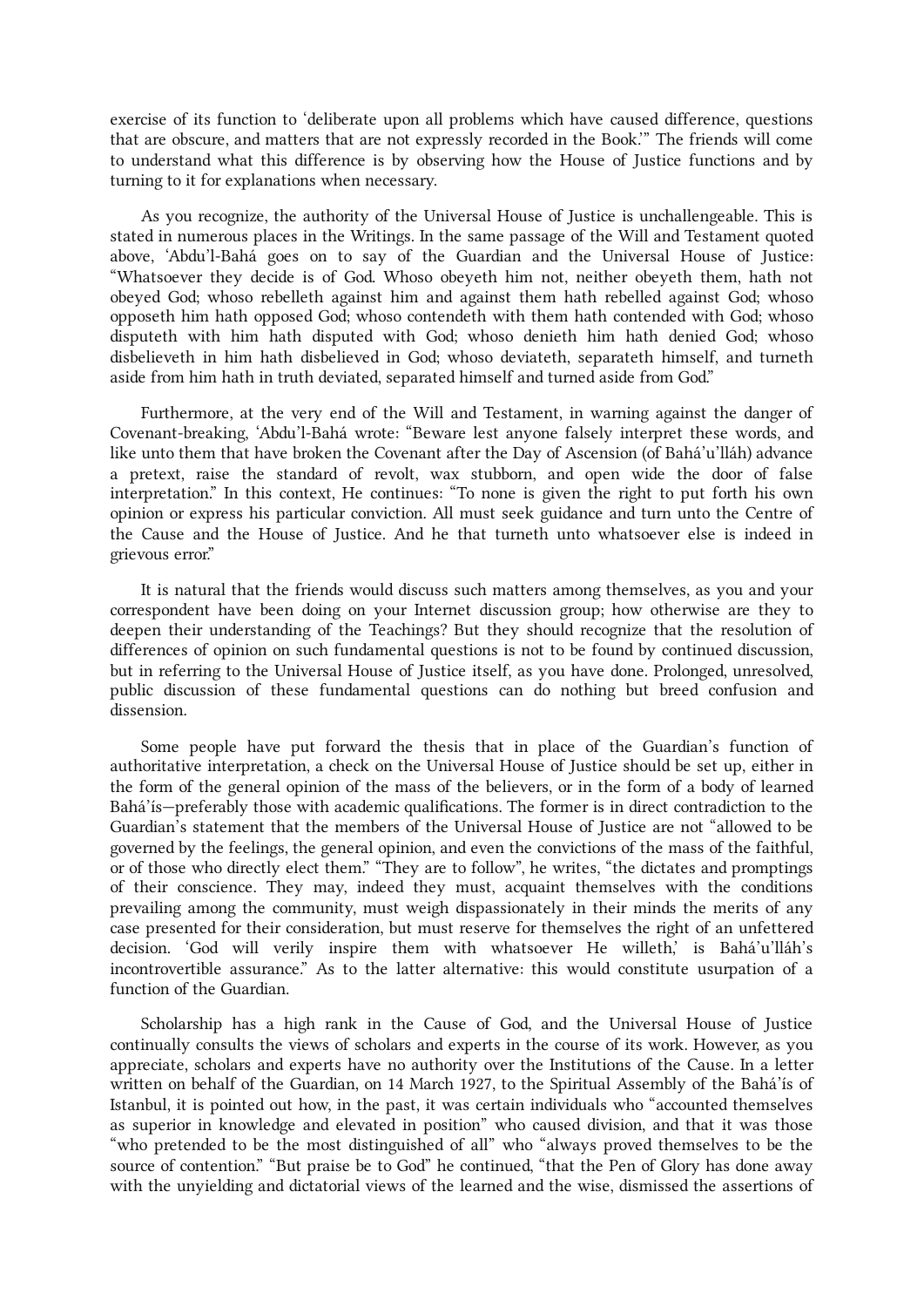individuals as an authoritative criterion, even though they were recognized as the most accomplished and learned among men and ordained that all matters be referred to authorized centres and specified assemblies. Even so, no assembly has been invested with the absolute authority to deal with such general matters as affect the interests of nations. Nay, rather, He has brought all the assemblies together under the shadow of the one House of Justice, one divinelyappointed Centre, so that there would be only one Centre and all the rest integrated into a single body, revolving around one expressly-designated Pivot, thus making them all proof against schism and division."

Comments have been made in recent times, implying the existence of two categories of believers, designated "administrators" and "academics". The House of Justice feels that it is important to recognize the unsoundness of such a concept. In the nature of Bahá'í administration, there is no class of believers who serve as "administrators". Individual Bahá'ís are either elected or appointed to positions of administrative service; they come from every field of endeavour, including academia. There is, moreover, a natural flow of individuals into and out of administrative posts. The same applies to the occupants of those institutions of the Administrative Order which are referred to as being of the "learned" in the Faith. Clearly there are some Bahá'ís who are "academics" and some who are not, but "academics" in no way constitute a recognized group in relation to the structure of the Cause.

There remains the question concerning the authority for the duties and responsibilities outlined for the Universal House of Justice in its constitution. These provisions are a codification of explicit statements found in the sacred texts and the writings of Shoghi Effendi.

The House of Justice assures you of its prayers in the Holy Shrines that your efforts to assist the friends to overcome misunderstandings and to clarify their vision of the Faith will be blessed with divine confirmations.

9

#### 20 July 1997

The candour with which you have expressed your views is much appreciated, as is the earnestness of your desire to see the Bahá'í community overcome a situation which is unhealthy in itself and risks creating misunderstanding in segments of the academic community. The House of Justice is, of course, aware that problems have arisen in this area, and it welcomes the opportunity to acquaint you with its thinking and perspectives. Having considered these, you should feel encouraged to respond with any related suggestions you think might assist in relieving the stresses you perceive.

The House of Justice believes that it will be helpful to set the problem in the context of the current intellectual and spiritual crisis afflicting society at large. Scholarly training and professional experience will have sensitized you to the implications for the study of religion of certain assumptions about human nature and the processes of civilization that a purely materialistic interpretation of reality has imposed on scholarly activity of every kind, at least in the Western world. A related paradigm for the study of religion has gradually consolidated itself in the prevailing academic culture during the course of the present century. It insists that all spiritual and moral phenomena must be understood through the application of a scholarly apparatus devised to explore existence in a way that ignores the issues of God's continuous relationship with His creation and His intervention in human life and history. Yet, from a Bahá'í point of view, it is precisely this intervention that is the central theme of the Teachings of the Founders of the revealed religions ostensibly being studied.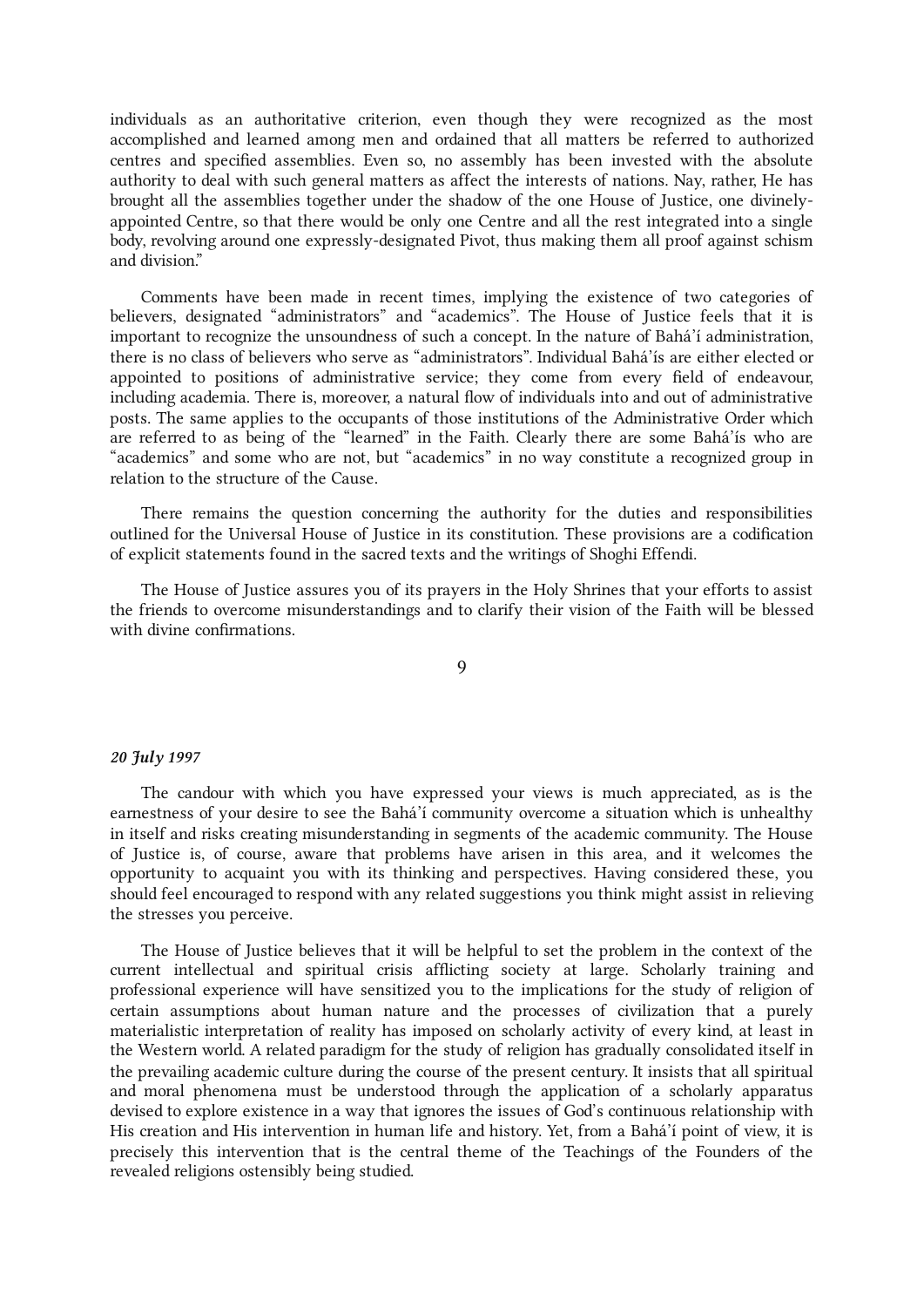As a result of this insistence, opinions that should have remained matters of learned speculation have tended to assume the character of dogma. Equally regrettable is an intolerant attitude toward other perceptions of reality, which too often characterizes the expression of these opinions. In the context of historical circumstance, this development is understandable. The rigid intolerance exhibited in the past by much of organized religion, together with the domination of scholarship long exercised by theological elites, could not but arouse strong negative reactions. From a Bahá'í point of view, however, bigotry is retrograde and unacceptable in whatever form it chooses to present itself.

Such conditions would not normally be a matter for comment; they represent only a few among the host of less than encouraging circumstances in which the Cause must carry out its work. Devotion to learning has been an integral feature of Bahá'í life and belief from the beginning. It ensures that the community will not be deterred by shortcomings in any of the traditions of scholarship from according these traditions the full respect they merit or from seeking to benefit to the utmost from such endeavours.

Problems will arise, rather, if an attempt is made to impose, on the Bahá'í community's own study of the Revelation, materialistic methodologies and attitudes antithetical to its very nature. The Faith is not the possession of any among us, but belongs to Bahá'u'lláh. Through the Covenant, which is a distinguishing feature of His Revelation, He has specified in unmistakable terms the means by which He wills to preserve the integrity of His message and to guide the implementation of His prescriptions for humankind. If one accepts the Bahá'í Teachings, one cannot, in good conscience, claim to be studying the Faith while ignoring the centrality of Bahá'u'lláh's Covenant to all aspects of the religion He has established.

It is in this context that the House of Justice believes that the concerns expressed in your letter must be addressed. There may well be Bahá'ís who, whatever their educational background, have not yet fully resolved for themselves the fundamental issues touched on in the foregoing. Where this happens, an individual risks finding himself or herself at odds not only with the institutions of the Cause, including the Universal House of Justice itself, but with the clear interpretations of the Teachings by the Master and the Guardian. In such cases, Counsellors and Spiritual Assemblies will certainly do all they can to help. Knowledgeable believers like yourself can also be of great assistance, but belief, for Bahá'ís, is a matter of personal conscience. Should a person conclude that he or she cannot persist in a commitment to the Cause, such a decision is respected by the Bahá'í community.

It is not out of a desire to take issue with the views you have expressed, but rather in an attempt to respond frankly to your concerns, that the House of Justice has asked us to convey its comments on a number of points where its perceptions differ from those you have presented. These relate chiefly to the behaviour of a very small group of Bahá'ís who, rejecting all efforts of the administrative institutions to counsel and appeal to them, have aggressively sought to promote their misconceptions of the Teachings among their fellow believers. These efforts extend back many years, harnessing to their purpose a wide range of Bahá'í activities and associations, most recently Internet lists.

Such activities have not been limited to interference with the administration of the affairs of the Bahá'í community, although they have, as you note, included such interference. A far greater problem has been the persistent effort to arouse doubts about the integrity of the Teachings, as interpreted for us by 'Abdu'l-Bahá and the Guardian, to undermine the authority of the Faith's institutions, and to alter the essential nature of Bahá'u'lláh's message. Seizing on apparently unwise interventions on the part of a few Bahá'ís of rigid mind-set, this campaign has boldly sought to exclude from consideration the implications of the Covenant for the discussions taking place.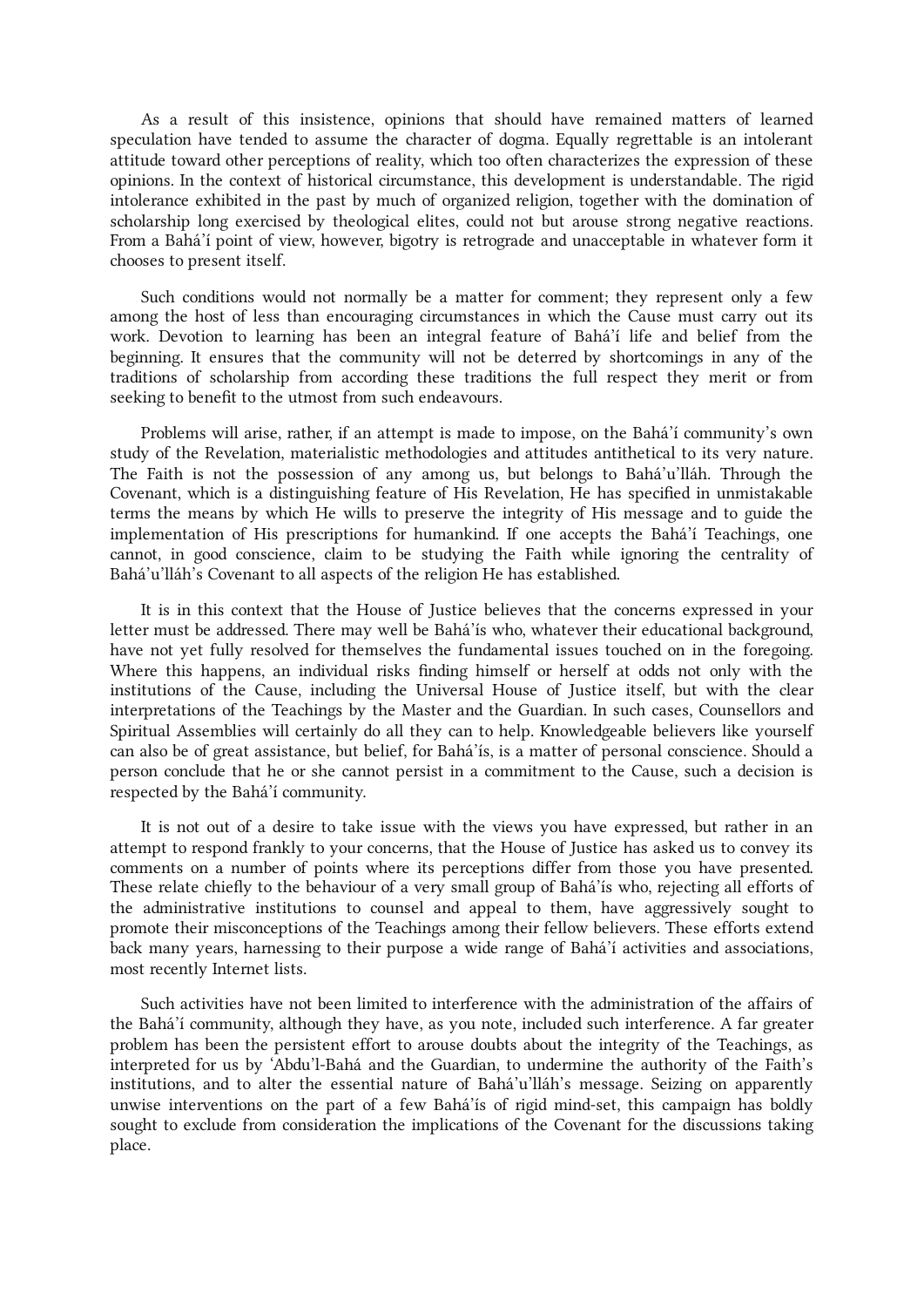These efforts have been accompanied by a deliberate attempt to misrepresent the institutions of the Faith as repressive of learning and to introduce into a Bahá'í discourse a fevered debate on individual rights, borrowed from the political environment. You can yourself testify that not only are Bahá'ís urged to uphold the principle of unfettered search after truth, but they have also been encouraged from the time of the Faith's inception to pursue knowledge in all its forms and to excel in such attainments. If one is sincere in a concern for the Bahá'í community's intellectual advancement, one will not compromise scholarship by entangling it in private, ideological objectives which undermine its influence.

You will want also to take into careful account the fact that the individuals seeking to generate these controversies, although vociferous, are in no way representative of the opinions of the great majority of Bahá'ís with academic and other scholarly qualifications. Indeed, a sad feature of discussions on one or two Internet lists, which has been brought to the attention of the House of Justice, has been the number of academically well-qualified believers who have eventually been driven to give up an interchange of ideas that could have been extremely fruitful by what they perceived as merely the relentless pursuit of a partisan agenda.

The House of Justice urges you to reflect deeply on the reasons why those pursuing this agenda seek by every means possible to represent their actions as a disinterested search for knowledge and themselves as victims of authoritarianism. The principle which should guide our efforts to share the fruits of Bahá'í scholarship has been made clear for all of us in this passage from Bahá'u'lláh's Writings:

Thou hast written that one of the friends hath composed a treatise. This was mentioned in the Holy Presence, and this is what was revealed in response: Great care should be exercised that whatever is written in these days doth not cause dissension, and invite the objection of the people. Whatever the friends of the one true God say in these days is listened to by the people of the world. It hath been revealed in the Lawḥ-i-Ḥikmat: "The unbelievers have inclined their ears towards us in order to hear that which might enable them to cavil against God, the Help in Peril, the Self-Subsisting." Whatever is written should not transgress the bounds of tact and wisdom, and in the words used there should lie hid the property of milk, so that the children of the world may be nurtured therewith, and attain maturity. We have said in the past that one word hath the influence of spring and causeth hearts to become fresh and verdant, while another is like unto blight which causeth the blossoms and flowers to wither. God grant that authors among the friends will write in such a way as would be acceptable to fair-minded souls, and not lead to cavilling by the people.

(From a Tablet translated from Persian and Arabic)

Not surprisingly, the abuse of Internet discussions on the Faith and its Teachings has had the effect of greatly distressing friends who became aware of it. That the response has included, as your letter suggests, a degree of intemperate criticism, inappropriate comment and unjust accusation is lamentable, but also not surprising, for contentiousness begets contention. You should be confident that the House of Justice will not permit a climate of intolerance to prosper in the Bahá'í community, no matter from what cause it arises. Further, the House of Justice will continue to encourage use of the greatly expanded opportunities for the discussion of Bahá'í concepts and ideals, which Internet communication so marvellously provides.

Finally, it is no doubt helpful to keep in mind that Bahá'ís who are trained in various academic disciplines do not constitute a discrete body within the community. While the Bahá'í institutions benefit on an ongoing basis from the advice of believers in many fields of specialization, there is obviously no group of academics who can claim to speak on behalf of Bahá'í scholars generally. Scholarly qualifications enable individuals to make greatly valued contributions to the work of the Cause, but do not set those possessing them apart from the general body of the believers. The House of Justice feels confident that, with patience, selfdiscipline, and unity of faith, Bahá'í academics will be able to contribute to a gradual forging of the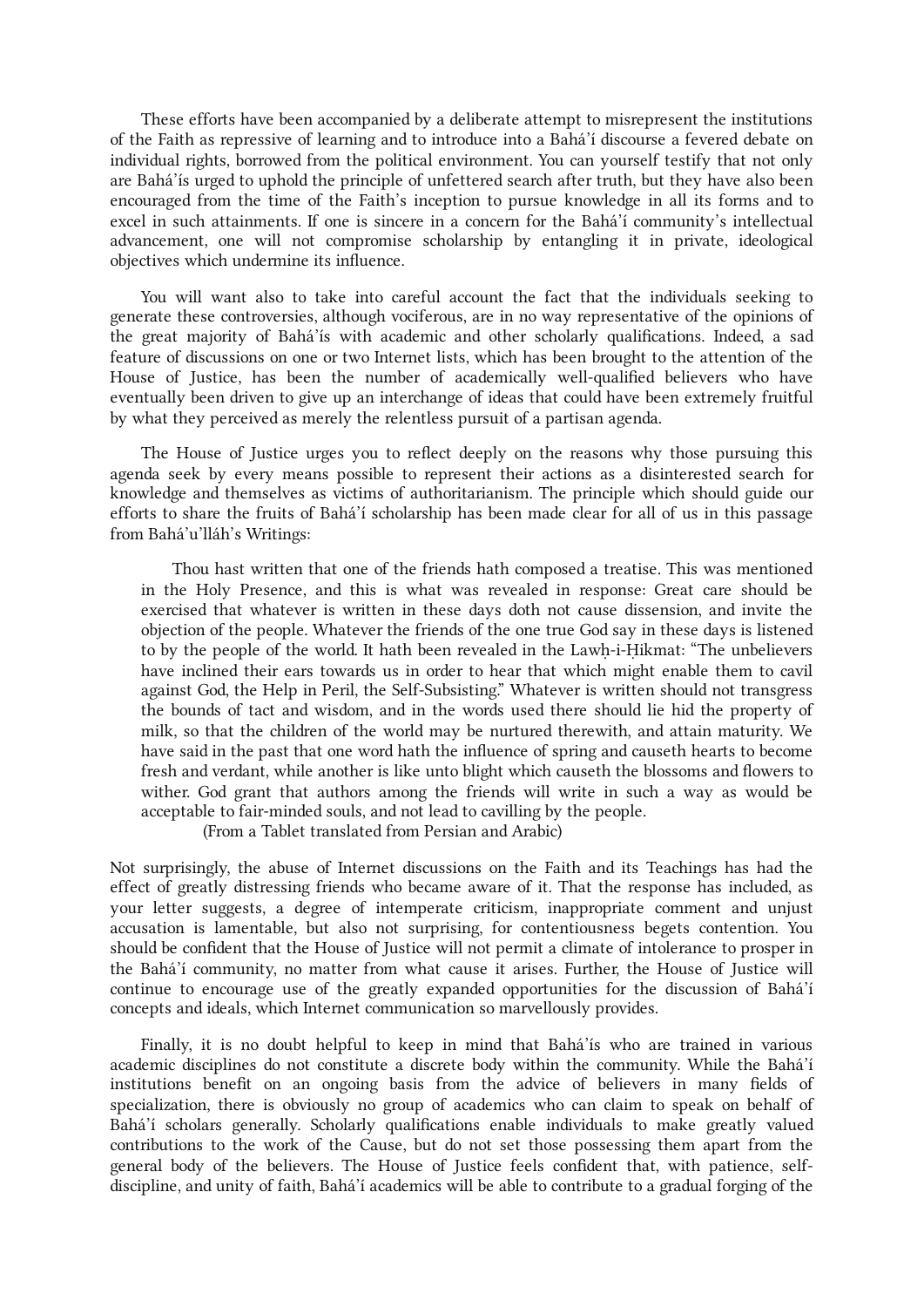more integrative paradigms of scholarship for which thoughtful minds in the international community are increasingly calling.

## 8 February 1998

Your email of… covers a number of issues, the first of which relates to methods followed in researching, understanding and writing about historical events, and the elements of these methods which the House of Justice regards as being influenced by materialism. The purpose of scholarship in such fields should obviously be the ascertainment of truth, and Bahá'í scholars should, of course, observe the highest standards of honesty, integrity and truthfulness. Moreover, the House of Justice accepts that many scholarly methods have been developed which are soundly based and of enduring validity. It nevertheless questions some presumptions of certain current academic methods because it sees these producing a distorted picture of reality.

The training of some scholars in fields such as religion and history seems to have restricted their vision and blinded them to the culturally determined basis of elements of the approach they have learned. It causes them to exclude from consideration factors which, from a Bahá'í point of view, are of fundamental importance. Truth in such fields cannot be found if the evidence of Revelation is systematically excluded and if discourse is limited by a basically deterministic view of the world.

Some of the protagonists in the discussions on the Internet have implied that the only way to attain a true understanding of historical events and of the purport of the sacred and historical records of the Cause of God is through the rigid application of methods narrowly defined in a materialistic framework. They have even gone so far as to stigmatize whoever proposes a variation of these methods as wishing to obscure the truth rather than unveil it.

The House of Justice recognizes that, at the other extreme, there are Bahá'ís who, imbued by what they conceive to be loyalty to Bahá'u'lláh, cling to blind acceptance of what they understand to be a statement of the Sacred Text. This shortcoming demonstrates an equally serious failure to grasp the profundity of the Bahá'í principle of the harmony of faith and reason. The danger of such an attitude is that it exalts personal understanding of some part of the Revelation over the whole, leads to illogical and internally inconsistent applications of the Sacred Text, and provides fuel to those who would mistakenly characterize loyalty to the Covenant as "fundamentalism".

It is not surprising that individual Bahá'ís hold and express different and sometimes defective understandings of the Teachings; this is but an evidence of the magnitude of the change that this Revelation is to effect in human consciousness. As believers with various insights into the Teachings converse—with patience, tolerance and open and unbiased minds —a deepening of comprehension should take place. The strident insistence on individual views, however, can lead to contention, which is detrimental not only to the spirit of Bahá'í association and collaboration but to the search for truth itself.

Beyond contention, moreover, is the condition in which a person is so immovably attached to one erroneous viewpoint that his insistence upon it amounts to an effort to change the essential character of the Faith. This kind of behaviour, if permitted to continue unchecked, could produce disruption in the Bahá'í community, giving birth to countless sects as it has done in previous Dispensations. The Covenant of Bahá'u'lláh prevents this. The Faith defines elements of a code of conduct, and it is ultimately the responsibility of the Universal House of Justice, in watching over the security of the Cause and upholding the integrity of its Teachings, to require the friends to adhere to standards thus defined.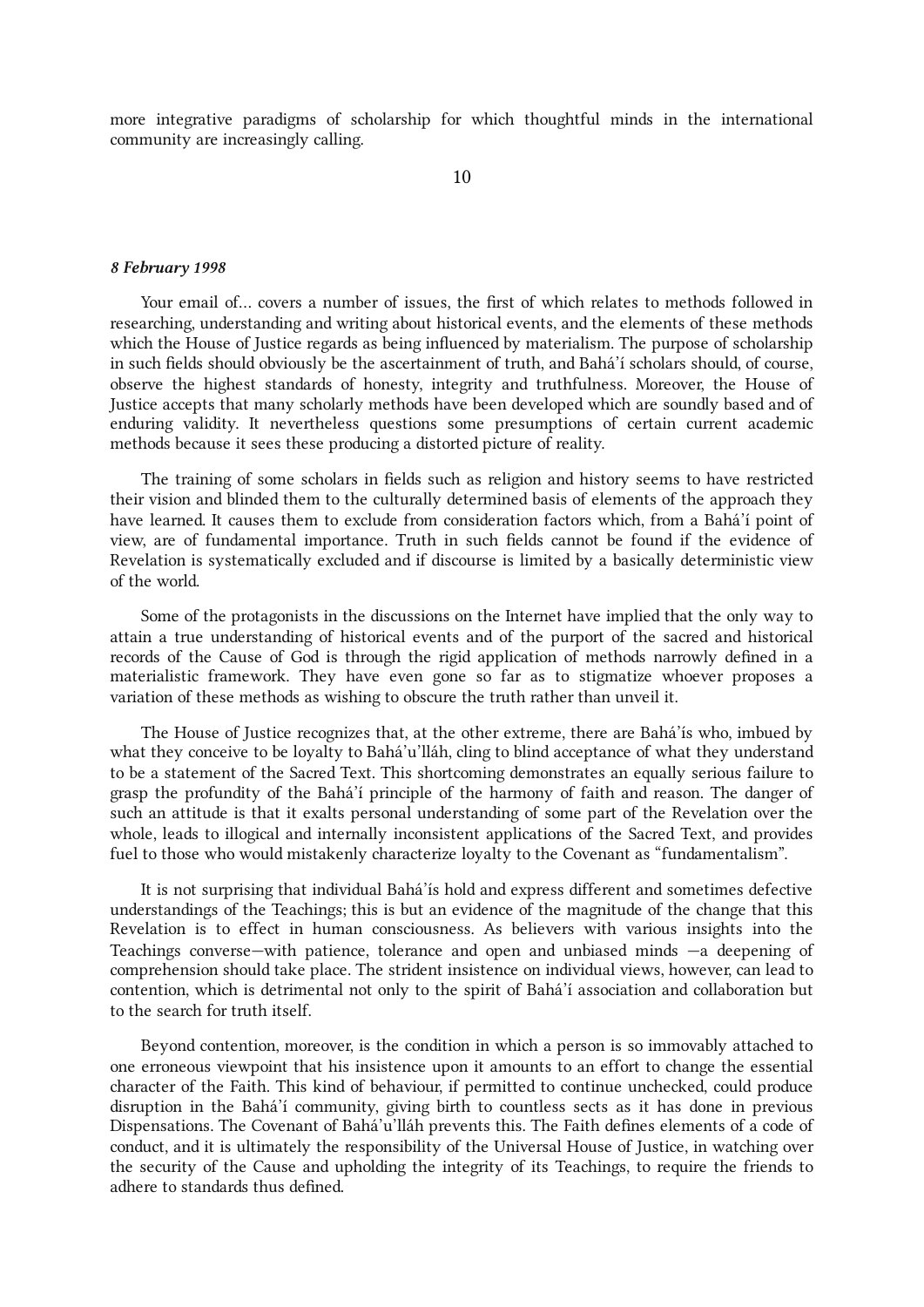The Universal House of Justice does not see itself obliged to prescribe a new scientific methodology for Bahá'í academics who make study of the Faith, its teachings and history the subject of their professional activities. Rather has it concentrated on drawing the attention of these friends to the inadequacy of certain approaches from a Bahá'í point of view, urging them to apply to their work the concept which they accept as Bahá'ís: that the Manifestation of God is of a higher realm and has a perception far above that of any human being. He has the task of raising humankind to a new level of knowledge and behaviour. In this, His understanding transcends the traditions and concepts of the society in which He appears. As Bahá'u'lláh Himself writes in the Hidden Words:

O Son of Beauty! By My spirit and by My favour! By My mercy and by My beauty! All that I have revealed unto thee with the tongue of power, and have written for thee with the pen of might, hath been in accordance with thy capacity and understanding, not with My state and the melody of My voice.

Although, in conveying His Revelation, the Manifestation uses the language and culture of the country into which He is born, He is not confined to using terminology with the same connotations as those given to it by His predecessors or contemporaries; He delivers His message in a form which His audience, both immediate and in centuries to come, is capable of grasping. It is for Bahá'í scholars to elaborate, over a period of time, methodologies which will enable them to perform their work with this understanding. This is a challenging task, but not one which should be beyond the scope of Bahá'ís who are learned in the Teachings as well as competent in their scientific disciplines.

This brings us to the specific points raised in your email of 17 November 1997. As you well understand, not only the right but also the responsibility of each believer to explore truth for himself or herself are fundamental to the Bahá'í teachings. This principle is an integral feature of the coming of age of humankind, inseparable from the social transformation to which Bahá'u'lláh is calling the peoples of the world. It is as relevant to specifically scholarly activity as it is to the rest of spiritual and intellectual life. Every human being is ultimately responsible to God for the use which he or she makes of these possibilities; conscience is never to be coerced, whether by other individuals or institutions.

Conscience, however, is not an unchangeable absolute. One dictionary definition, although not covering all the usages of the term, presents the common understanding of the word "conscience" as "the sense of right and wrong as regards things for which one is responsible; the faculty or principle which pronounces upon the moral quality of one's actions or motives, approving the right and condemning the wrong".

The functioning of one's conscience, then, depends upon one's understanding of right and wrong; the conscience of one person may be established upon a disinterested striving after truth and justice, while that of another may rest on an unthinking predisposition to act in accordance with that pattern of standards, principles and prohibitions which is a product of his social environment. Conscience, therefore, can serve either as a bulwark of an upright character or can represent an accumulation of prejudices learned from one's forebears or absorbed from a limited social code.

A Bahá'í recognizes that one aspect of his spiritual and intellectual growth is to foster the development of his conscience in the light of divine Revelation—a Revelation which, in addition to providing a wealth of spiritual and ethical principles, exhorts man "to free himself from idle fancy and imitation, discern with the eye of oneness His glorious handiwork, and look into all things with a searching eye". This process of development, therefore, involves a clear-sighted examination of the conditions of the world with both heart and mind. A Bahá'í will understand that an upright life is based upon observance of certain principles which stem from Divine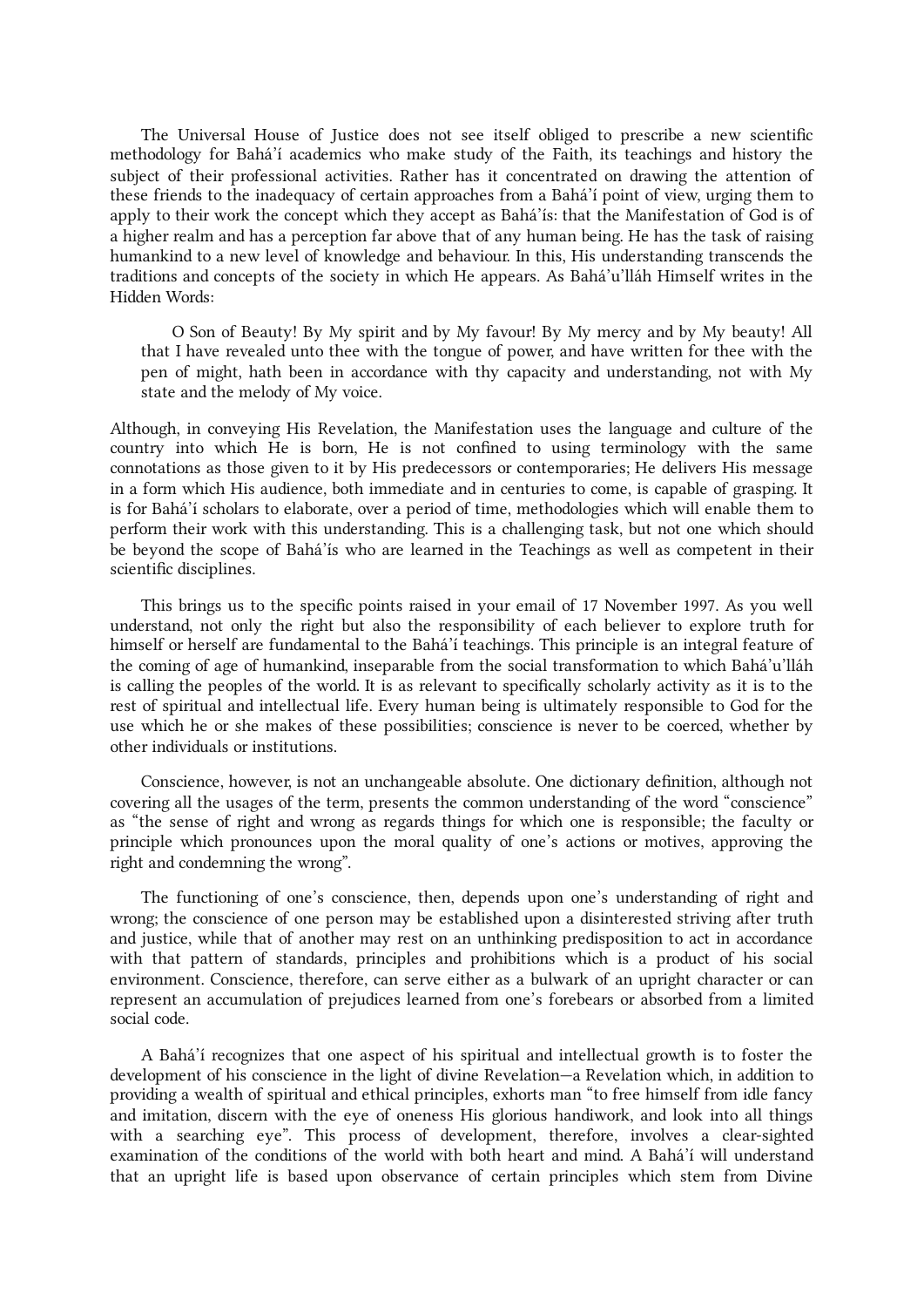Revelation and which he recognizes as essential for the well-being of both the individual and society. In order to uphold such principles, he knows that, in certain cases, the voluntary submission of the promptings of his own personal conscience to the decision of the majority is a conscientious requirement, as in wholeheartedly accepting the majority decision of an Assembly at the outcome of consultation.

In the discussion of wisdom in your email of 21 September 1997, you observe that maybe "Bahá'í academics all too often have not recognized that to a great extent failure to exercise wisdom represents a failure of love." The House of Justice agrees that the exercise of wisdom calls for a measure of love and the development of a sensitive conscience. These, in turn, involve not only devotion to a high standard of uprightness, but also consideration of the effects of one's words and actions.

A Bahá'í's duty to pursue an unfettered search after truth should lead him to understand the Teachings as an organic, logically coherent whole, should cause him to examine his own ideas and motives, and should enable him to see that adherence to the Covenant, to which he is a party, is not blind imitation but conscious choice, freely made and freely followed.

In many of His utterances, 'Abdu'l-Bahá extols governments which uphold freedom of conscience for their citizens. As can be seen from the context, these statements refer to the freedom to follow the religion of one's choice. In the original of a passage to which you refer in your email of …, He gives the following analysis of freedom.

There are three types of freedom. The first is divine freedom, which is one of the inherent attributes of the Creator for He is unconstrained in His will, and no one can force Him to change His decree in any matter whatsoever....

The second is the political freedom of Europeans, which leaves the individual free to do whatsoever he desires as long as his action does not harm his neighbour. This is natural freedom, and its greatest expression is seen in the animal world. Observe these birds and notice with what freedom they live. However much man may try, he can never be as free as an animal, because the existence of order acts as an impediment to freedom.

The third freedom is that which is born of obedience to the laws and ordinances of the Almighty. This is the freedom of the human world, where man severs his affections from all things. When he does so, he becomes immune to all hardship and sorrow. Wealth or material power will not deflect him from moderation and fairness, neither will poverty or need inhibit him from showing forth happiness and tranquillity. The more the conscience of man develops, the more will his heart be free and his soul attain unto happiness. In the religion of God, there is freedom of thought because God, alone, controls the human conscience, but this freedom should not go beyond courtesy. In the religion of God, there is no freedom of action outside the law of God. Man may not transgress this law, even though no harm is inflicted on one's neighbour. This is because the purpose of Divine law is the education of all—others as well as oneself—and, in the sight of God, the harm done to one individual or to his neighbour is the same and is reprehensible in both cases. Hearts must possess the fear of God. Man should endeavour to avoid that which is abhorrent unto God. Therefore, the freedom that the laws of Europe offer to the individual does not exist in the law of God. Freedom of thought should not transgress the bounds of courtesy, and actions, likewise, should be governed by the fear of God and the desire to seek His good pleasure.

Education of the individual Bahá'í in the Divine law is one of the duties of Spiritual Assemblies. In a letter to a National Assembly on 1 March 1951, Shoghi Effendi wrote:

The deepening and enrichment of the spiritual life of the individual believer, his increasing comprehension of the essential verities underlying this Faith, his training in its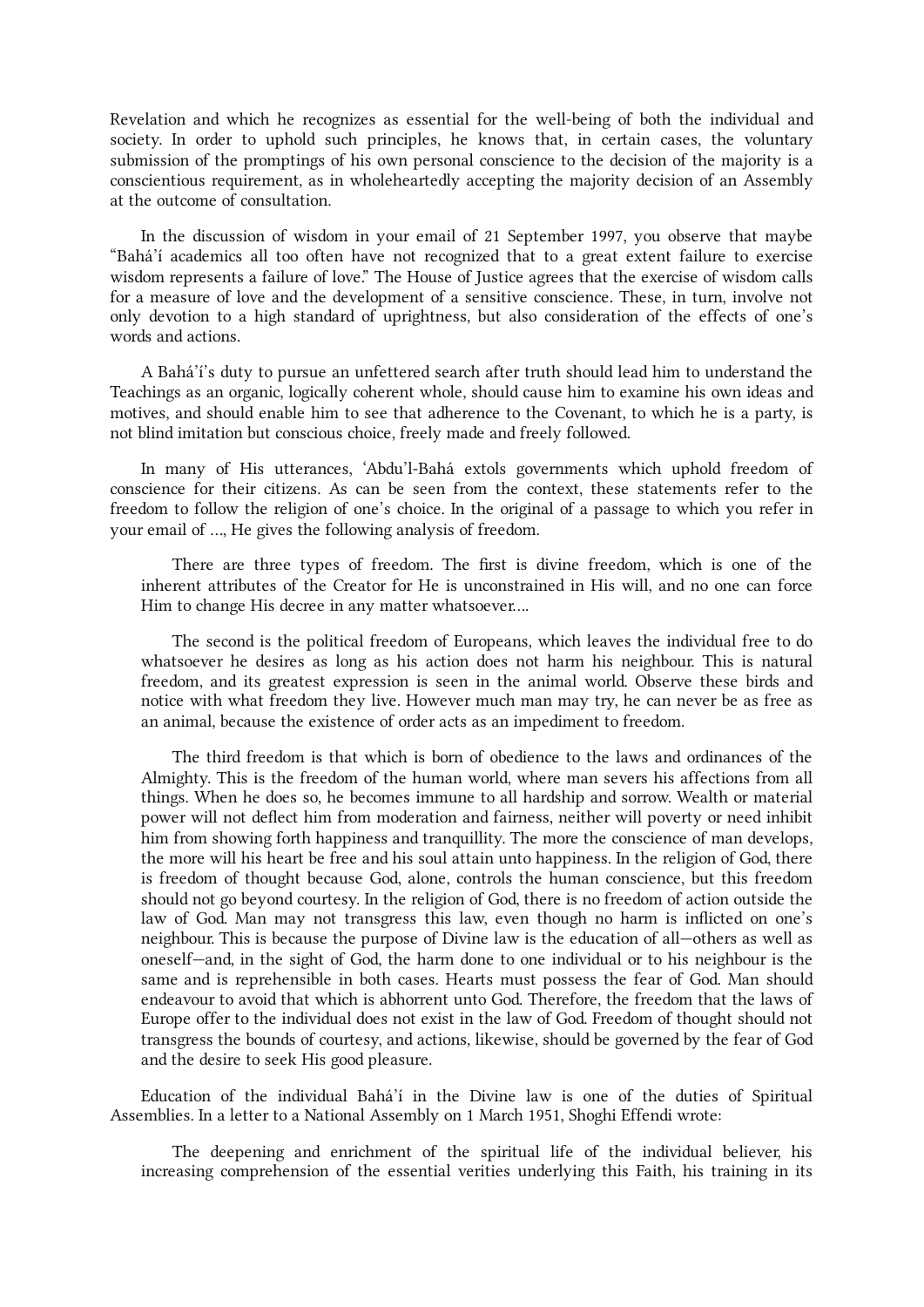administrative processes, his understanding of the fundamentals of the Covenants established by its Author and the authorized Interpreter of its teachings, should be made the supreme objectives of the national representatives responsible for the edification, the progress and consolidation of these communities.

Such is the duty resting on the elected institutions of the Faith for the promotion of the spiritual, moral and ethical lives of the individual believers. Parallel with this, the Bahá'í Faith upholds the freedom of conscience which permits a person to follow his chosen religion: no one may be compelled to become a Bahá'í, or to remain a Bahá'í if he conscientiously wishes to leave the Faith. As to the thoughts of the Bahá'ís themselves—that is those who have chosen to follow the religion of Bahá'u'lláh—the institutions do not busy themselves with what individual believers think unless those thoughts become expressed in actions which are inimical to the basic principles and vital interests of the Faith.

With regard to the accusation that to make such distinctions borders on restriction of the freedom of speech, one should accept that civil society has long recognized that utterance can metamorphose into behaviour, and has taken steps to protect itself and its citizens against such behaviour when it becomes socially destructive. Laws against sedition and hate-mongering are examples that come readily to mind.

It will surely be clear to you from the above comments that the categories of "issues of doctrinal heresy which must therefore be suppressed" and "the imposition of orthodoxy on the Bahá'í community", to which you refer, are concepts essentially drawn from the study of Christianity and are inapplicable to the far more complex interrelationships and principles established by the Bahá'í Faith.

It is important for all those Bahá'ís who are engaged in the academic study of the Bahá'í Faith to address the theoretical problems which undoubtedly exist, while refusing to be distracted by insidious and unscholarly attacks and calumnies which may periodically be injected into their discussions by the ill-intentioned. Discussion with those who sincerely raise problematic issues, whether they be Bahá'ís or not, and whether—if the latter—they disagree with Bahá'í teachings, can be beneficial and enlightening. However, to continue dialogue with those who have shown a fixed antagonism to the Faith, and have demonstrated their imperviousness to any ideas other than their own, is usually fruitless and, for the Bahá'ís who take part, can be burdensome and even spiritually corrosive.

The problem which aroused the concern of the House of Justice, and has been the subject of a number of communications, was the systematic corruption of Bahá'í discourse in certain of the Internet discussion groups, a design which became increasingly apparent to many of the Bahá'í participants and whose first victim, if it were to succeed, would be Bahá'í scholarship itself. The element which exacerbated a dispute which had been simmering during the past two decades and erupted on the Internet was the participation of some persons who, while nominally Bahá'ís, cherished their own programmes and designed to make use of the Bahá'í Cause for the advancement of these programmes. To this end they strove to change the essential characteristics of that Cause. This behaviour has been abundantly confirmed by statements made and actions taken by certain of the involved individuals since they withdrew from the Bahá'í community. They sought to use the language, the occasions and the credibility of scholarly activity to lend a counterfeit authority to a private enterprise which was essentially ideological in nature and selfmotivated in origin. Even if their original aims were idealistic in nature—no matter how illinformed and erroneous in concept—they had evolved in practice into an assault on the Covenant which Bahá'u'lláh has created as a stronghold within which His Cause would evolve as He intends. The purpose of some of those responsible would seem to be that, by diminishing the station of Bahá'u'lláh—a disservice done to previous Manifestations by people similarly inclined by casting doubt on the authority conferred on 'Abdu'l-Bahá, the Guardian and the Universal House of Justice, and by calling into question the integrity of Bahá'í administrative processes,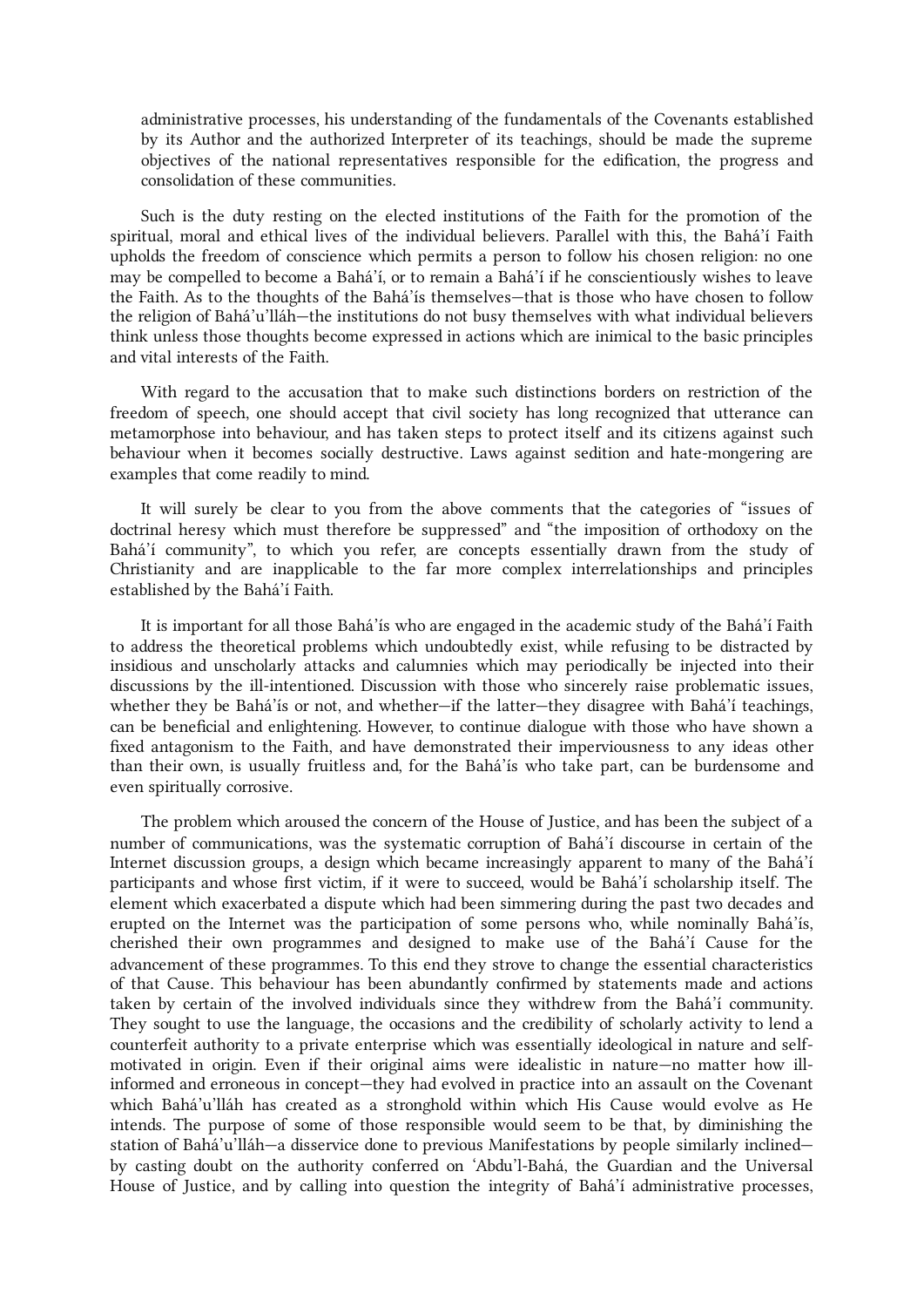they would be able to persuade a number of unwary followers that the Bahá'í Faith is in fact not a Divine Revelation but a kind of socio-political system being manipulated by ambitious individuals.

Your own familiarity with these same persons' behaviour will have provided you with ample illustration of the violence being done by their public and private statements to Bahá'u'lláh's teachings, which they profess to honour, and to the cause of scholarship, which they profess to serve. We cannot separate method from spirit and character. In The Secret of Divine Civilization, 'Abdu'l-Bahá gives the standard for the "spiritually learned" whom He describes as "skilled physicians for the ailing body of the world" and "the sure antidote to the poison that has corrupted human society":

For every thing, however, God has created a sign and symbol, and established standards and tests by which it may be known. The spiritually learned must be characterized by both inward and outward perfections; they must possess a good character, an enlightened nature, a pure intent, as well as intellectual power, brilliance and discernment, intuition, discretion and foresight, temperance, reverence, and a heartfelt fear of God. For an unlit candle, however great in diameter and tall, is no better than a barren palm tree or a pile of dead wood.